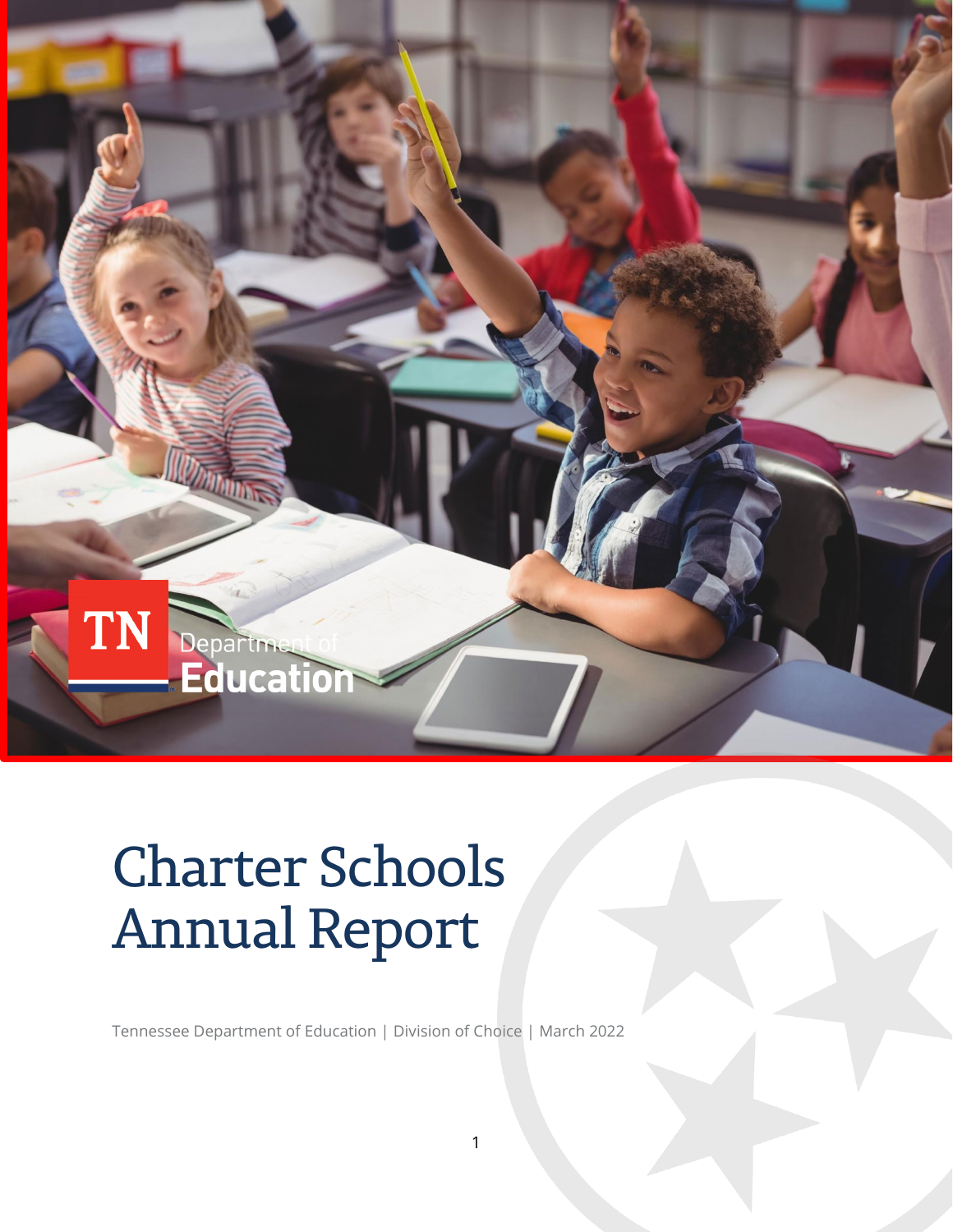## **Introduction**

Each year, the Tennessee Department of Education produces an annual report on charter schools operating in the State. In compliance with Tennessee Code Annotated, Title 49, Chapter 13, the report provides information on the charter school landscape in Tennessee, charter school numbers, academic performance, enrollment, and student characteristics. All data presented in this report is from the **2018-19 school year,** unless otherwise noted.

Additional information regarding charter schools is available on the [Tennessee Department of](https://www.tn.gov/content/tn/education/school-options/charter-schools.html)  [Education's website,](https://www.tn.gov/content/tn/education/school-options/charter-schools.html) including application materials, available grants, required reports, authorizer matters and answers to frequently asked questions.

### *Tennessee Charter School Quick Facts for 2018-19*

- A total of 117 Tennessee charter schools were located within the geographic boundaries of four (4) school districts across the State: Hamilton County, Knox County, Metro Nashville, and Shelby County.
- Six (6) entities acting as local education agencies (LEAs) authorized charter schools to operate: Hamilton County, Knox County, Metro Nashville, and Shelby County, along with the Achievement School District (ASD) and the Tennessee State Board of Education (SBOE).
- Nine (9) new charter schools began operating in 2018 and four (4) charter schools were closed at the end of the 2018-19 school year.
- The SBOE heard six (6) appeals regarding LEA decisions on new applications and upheld four (4) of those decisions.
- Tennessee charter schools enrolled over 40,700 students, roughly 4% of the student population statewide.
- Approximately 61% of the student population at charter schools was deemed economically disadvantaged, and over 90% of students belonged to racial and ethnic minority groups. Compared with district-run schools, on average, the enrollment of minority students at charter schools was 29 percentage points higher and the enrollment of economically disadvantaged students was 17 percentage points higher.
- Approximately 72% of Tennessee charter schools were elementary and middle schools, while only 28% were high schools and middle/high schools.
- 30% of charter schools were identified as Tennessee Value Added Assessment System (TVAAS) Level 5 "Most Effective" as compared to 31% of district-run schools.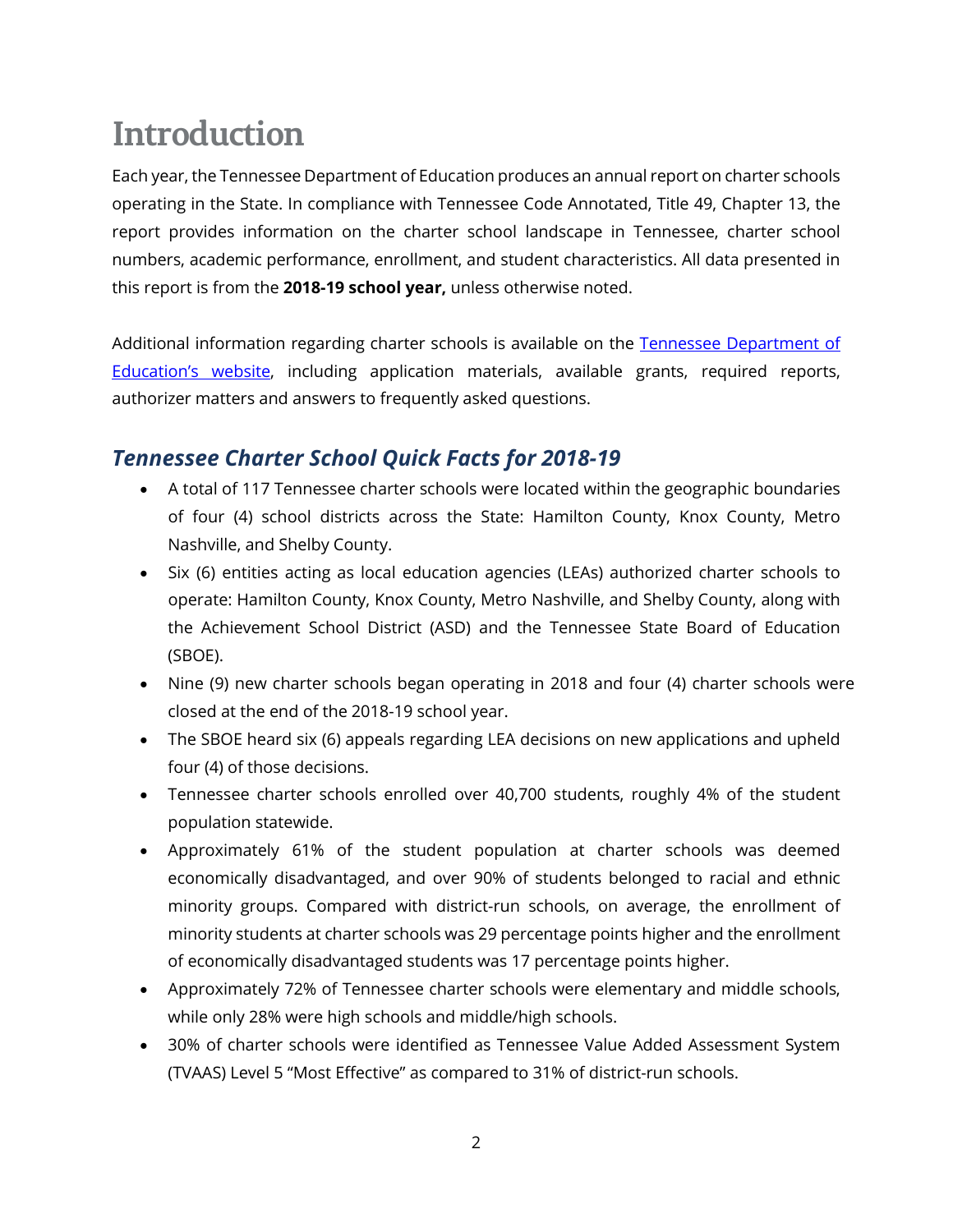• The average charter high school graduation rate was 6 percentage points lower than the average high school graduation rate at district-run schools.

## **The Charter School Landscape in Tennessee**

### *Legislative History*

A charter school is a public school that is established and operating under the terms of a charter agreement in accordance with the Tennessee Public Charter Schools Act of 2002. A charter school, while still part of its LEA, is governed by an independent governing board and has greater autonomy over its budget, personnel, curricula, and operations, in exchange for heightened accountability. Tennessee law prohibits for-profit entities from operating or managing charter schools and requires all governing bodies to be not-for-profit organizations with a 501(c) (3) exemption.

Charter schools are publicly funded, and as such, are subject to the same performance standards outlined by the SBOE for traditional public schools. A charter school may be closed if it fails to make sufficient progress toward performance expectations set forth in its charter agreement, materially violates its charter agreement, or fails to meet generally accepted standards of fiscal management. A charter school agreement may be revoked by the authorizer if the school is designated a Priority School under the State's accountability system.

In 2018, schools earned Priority designations if their one- or two-year success rates—for the K8 and HS pools, respectively—were in the bottom five percent statewide and the schools did not have TVAAS composites of 4 or 5 in both 2016-17 and 2017-18. The success rates included 2015- 16 and 2016-17 data for schools in the HS pool and 2016-17 data only for schools in the K8 pool. Schools with graduation rates of less than 67 percent were also designated as Priority schools.<sup>[1](#page-2-0)</sup>

If the authorizer decides not to revoke a charter school agreement once the school has been identified as a Priority School, then the school must develop and implement a comprehensive support and improvement plan. A charter school agreement must be revoked by the authorizer if the school is designated a Priority School for two consecutive years. (More about Tennessee's accountability system is available [here.](https://www.tn.gov/education/data/accountability.html))

<span id="page-2-0"></span><sup>&</sup>lt;sup>1</sup> [2019 Accountability Protocol \(tn.gov\),](https://www.tn.gov/content/dam/tn/education/accountability/Accountability_Protocol_2019.pdf) page 44.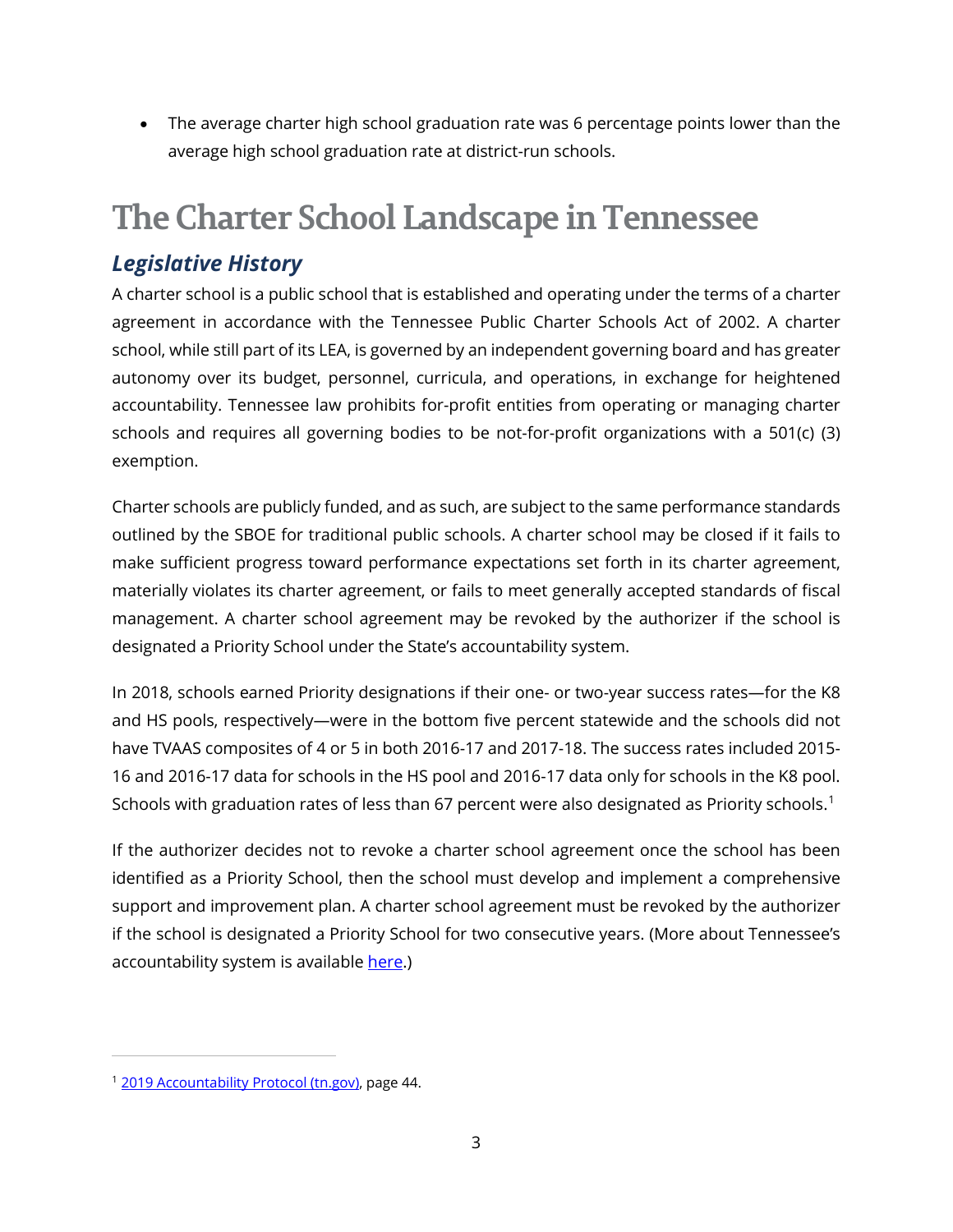The Tennessee Public Charter Schools Act of 2002 allowed for the establishment of charter schools as "an alternative means within the public school system for ensuring accomplishment of the necessary outcomes of education" (T.C.A. §49-13-102(b)). Initially, a mandatory cap limited the number of charter schools that could operate in Tennessee, but that cap was removed in 2011 to facilitate the replication of high-quality charter schools in the State. Enrollment eligibility was also extended to all students in 2011. Previously, preference had been given to students in failing schools or students qualifying for free or reduced-price lunch.

Enacted in 2017, the Tennessee High-Quality Charter Schools Act was aimed at increasing the number of high-performing charter schools in Tennessee. This Act required charter authorizers to adopt high-quality authorizing practices and established an authorizer fee to be paid by charter schools to the LEA for costs associated with charter authorizing. It also clarified funding procedures for charter schools and established a grant that could be used by charter schools to purchase school facilities or to pay for renovation and maintenance costs for existing facilities.

In 2018-19, local boards of education, the ASD, and the SBOE served as charter school authorizers in Tennessee. Local boards of education authorize the majority of charter schools and were once the only charter authorizers in Tennessee. In 2018-19, the SBOE received requests for appeals from charter school applicants that were denied by their local boards of education. The SBOE could choose to uphold or overturn a local board's denial. The SBOE could only serve as the authorizer for charter schools whose applications were denied by a local board with at least one Priority School operated by the district. If the district did not have a Priority School, a reversal by the SBOE upon appeal would result in the local board serving as the authorizer for the school. The establishment of the ASD in 2012 created a State-run entity with the power to authorize charters for schools designated as Priority Schools; in 2018-19, it authorized 26 charter schools.

### *Charter Schools by the Numbers*

In 2018-19, six (6) authorizers existed in Tennessee. Local boards of education acting as authorizers included Hamilton County, Knox County, Metro Nashville, and Shelby County. Charter schools were also authorized by the ASD and the SBOE. In 2018- 19, a total of 117 charter schools serving 40,789 students operated within the geographic boundaries of the school districts identified above.

*117 charter schools operated during the 2018-19 school year, serving 40,789 students.*

Figure 1 depicts the change in total number of charter schools statewide since the first charter schools opened in 2003-04.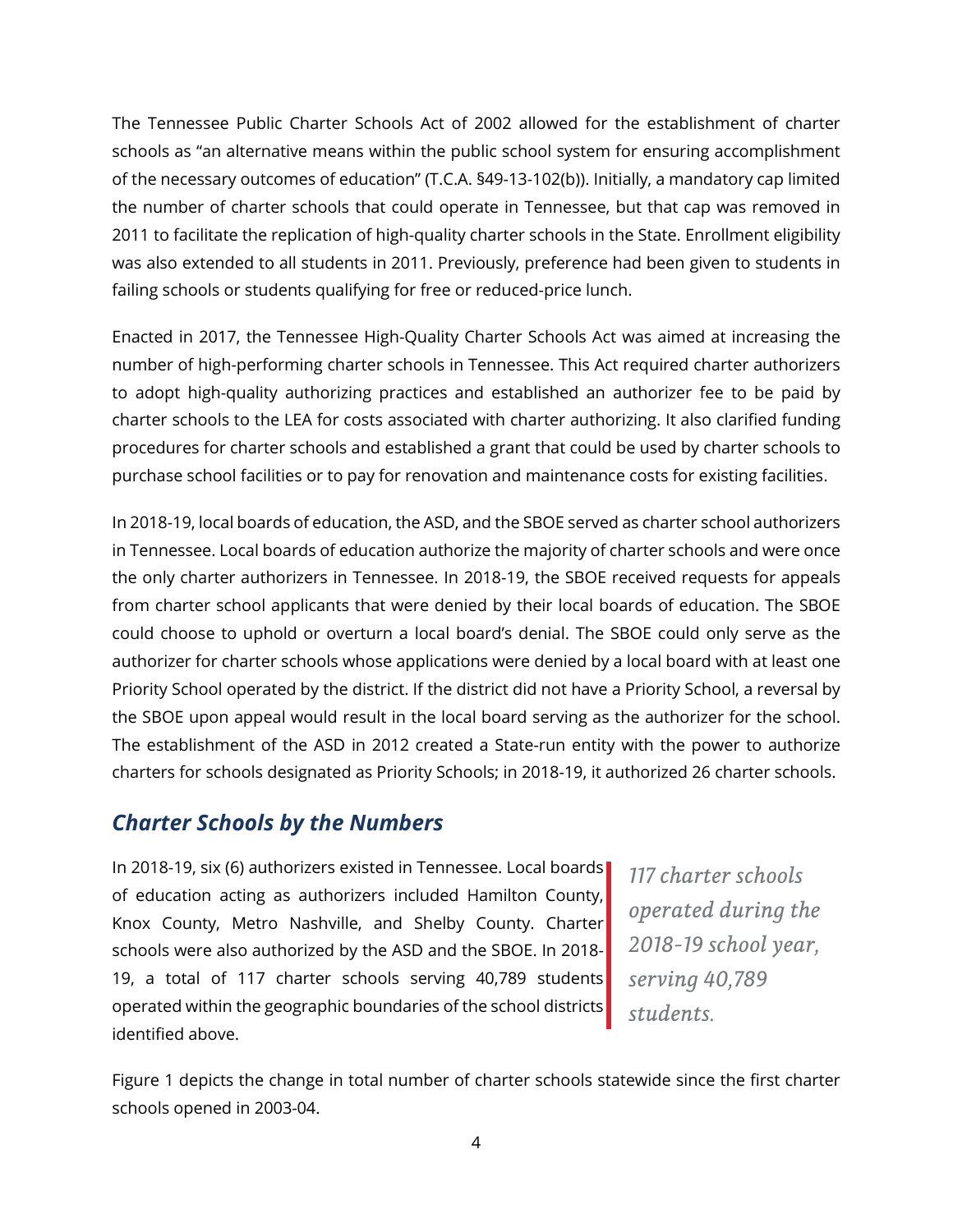

**Figure 1.** Openings and Closings of Charter Schools over Time

Figure 2 shows the corresponding growth in charter school enrollment since 2010. The number of students enrolled at charter schools increased over 700%, from around 5,000 students to over 40,000 students.



**Figure 2.** Growth in Charter School Enrollment over Time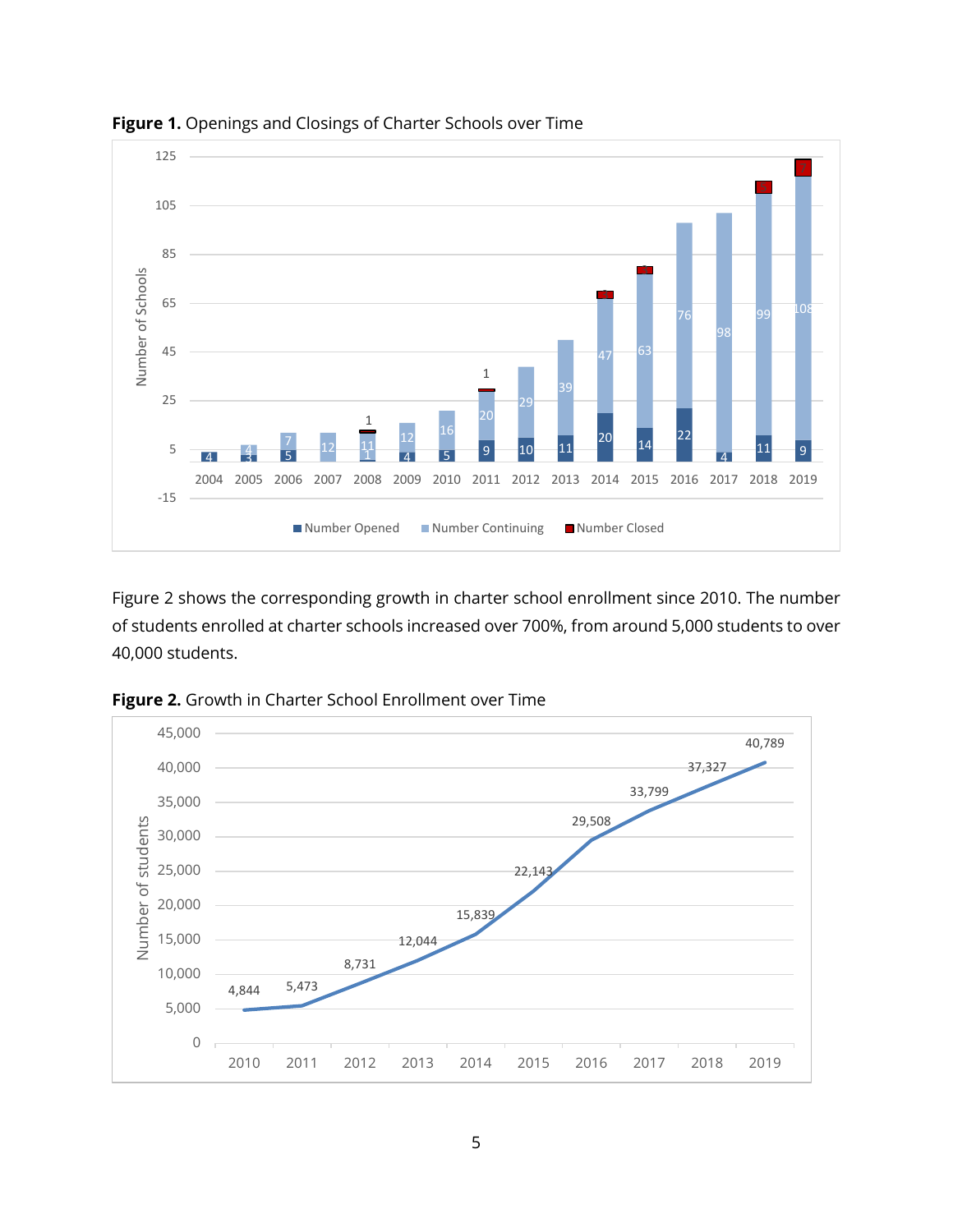Even with the growth in students enrolled in charter schools, charter enrollments still only accounted for approximately 4% of the total 973,659 public school students in the State. Table 1 below breaks down charter enrollment across the authorizers at the end of the 2018-19 school year.

|                                                     | Number of<br><b>Charters</b> | <b>Charter only</b><br><b>Enrollment</b> | <b>Total</b><br><b>Enrollment</b> | % Charter<br><b>Enrollment</b><br>within the LEA |
|-----------------------------------------------------|------------------------------|------------------------------------------|-----------------------------------|--------------------------------------------------|
| <b>Hamilton County</b>                              | 5                            | 1,358                                    | 44,477                            | 3.1%                                             |
| <b>Metro Nashville</b>                              | 29                           | 12,823                                   | 81,733                            | 15.7%                                            |
| <b>Shelby County</b>                                | 54                           | 16,007                                   | 107,708                           | 14.9%                                            |
| <b>Achievement School</b><br><b>District</b>        | 26                           | 9,655                                    | 10,582                            | 91.2%                                            |
| <b>Knox County</b>                                  | 1                            | 497                                      | 59,708                            | 0.8%                                             |
| <b>Tennessee State</b><br><b>Board of Education</b> | $\overline{2}$               | 449                                      | 449                               | 100%                                             |
| <b>Tennessee</b>                                    | 117                          | 40,789                                   | 976,809                           | 4.2%                                             |

**Table 1.** Charter School Enrollment by Authorizer, EOY 2018-19

Twenty (20) charter schools have closed since the Tennessee Public Charter Schools Act of 2002 was enacted. Fifteen (15) of those closures occurred from 2015 - 2019. At the same time, authorizers have set a high bar for charter approval. Table 2 documents the ratio of new applications submitted compared to new applications approved, as well as the ratio of the number of appeals to the SBOE compared to the number of successful appeals. To date, 35% of charter school applications have been approved by their respective local boards of education, and only about 31% of charter school appeals to the SBOE have been successful.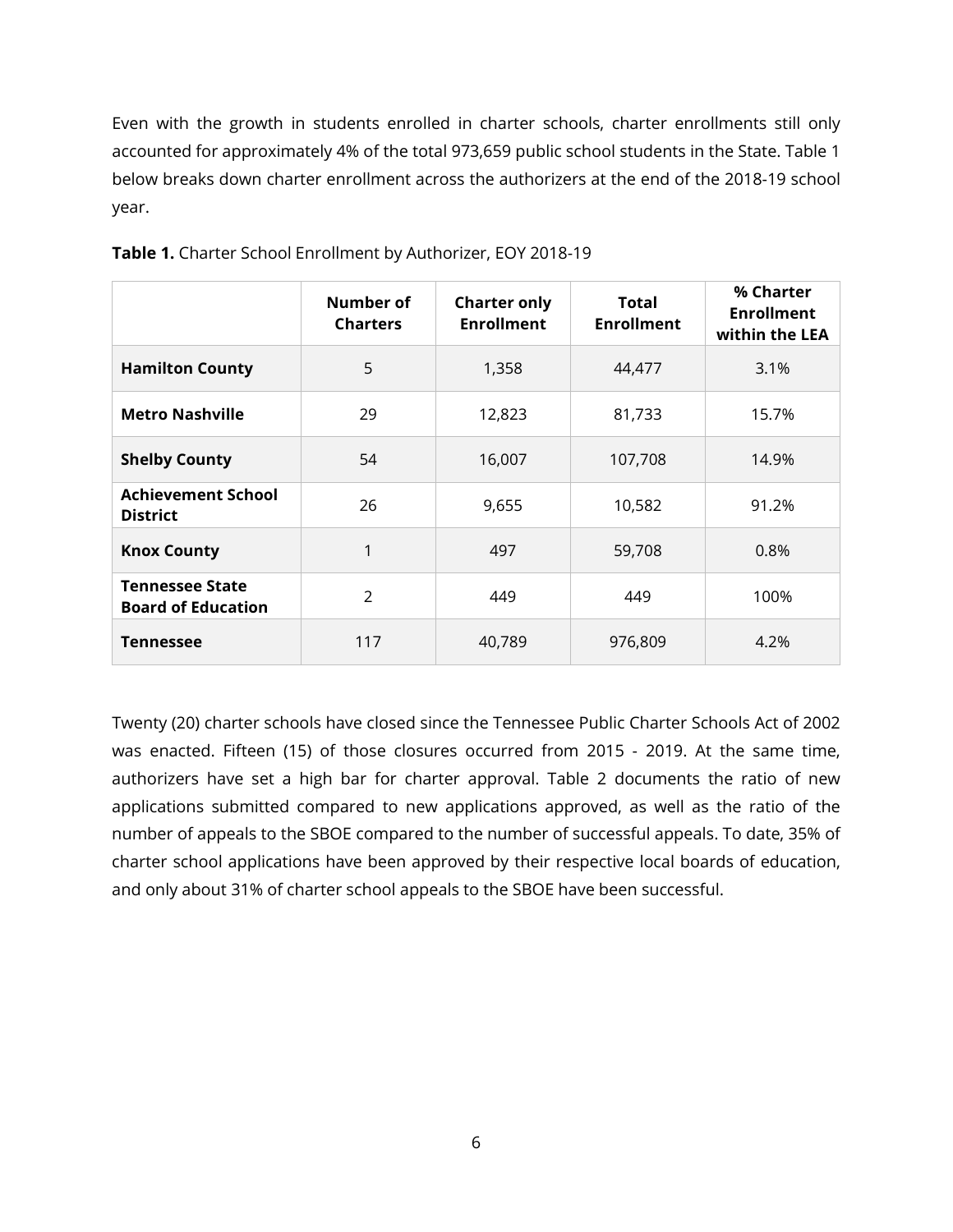| Year         | # New Applications:<br># Approved | # SBOE Appeals: #<br><b>Successful</b> | # ASD Applications:<br># Approved |
|--------------|-----------------------------------|----------------------------------------|-----------------------------------|
| 2002         | 8:4                               | 3:0                                    |                                   |
| 2003         | 18:4                              | 8:1                                    |                                   |
| 2004         | 14:7                              | 2:1                                    |                                   |
| 2005         | 3:0                               | 1:0                                    | $-1$                              |
| 2006         | 5:2                               | 1:0                                    |                                   |
| 2007         | 10:4                              | 1:0                                    |                                   |
| 2008         | 12:6                              | 1:1                                    | --                                |
| 2009         | 28:8                              | 9:0                                    |                                   |
| 2010         | 23:11                             | 6:2                                    |                                   |
| 2011         | 38:6                              | 20:15                                  | 9:2                               |
| 2012         | 15:5                              | 5:1                                    | 10:8                              |
| 2013         | 22:4                              | 3:0                                    | 18:9                              |
| 2014         | 26:17                             | 6:0                                    | 7:1                               |
| 2015         | 25:11                             | 6:2                                    | 8:2                               |
| 2016         | 17:8                              | 1:1                                    |                                   |
| 2017         | 21:4                              | 2:0                                    |                                   |
| 2018         | 20:9                              | 4:0                                    | $-1$                              |
| 2019         | 13:1                              | 6:2                                    |                                   |
| <b>Total</b> | 318:111                           | 85:26                                  | 52:22                             |

**Table 2.** Charter School Applications, Approvals, and Appeals

### *Student Characteristics*

The following sections compare the demographics of students in charter schools to the demographics of students in non-charter public schools within the same district. Throughout this report, the non-charter public schools within districts that authorize charter schools are referred to as "district-run" schools. Total charter comparisons reflect students in all charter schools compared to students in non-charter, traditional public schools in districts with charter schools.

Compared to district-run schools, Tennessee's charter schools enroll a larger proportion of minority and economically disadvantaged students. Figure 3 depicts the percentages of minority students, economically disadvantaged students, English language learners (ELL), and students with disabilities (SWD) enrolled in charter schools compared to district-run schools since 2012. The significant reduction of students identified as economically disadvantaged from 2015 to 2016 resulted when the State redefined the term. In previous years, the State's definition of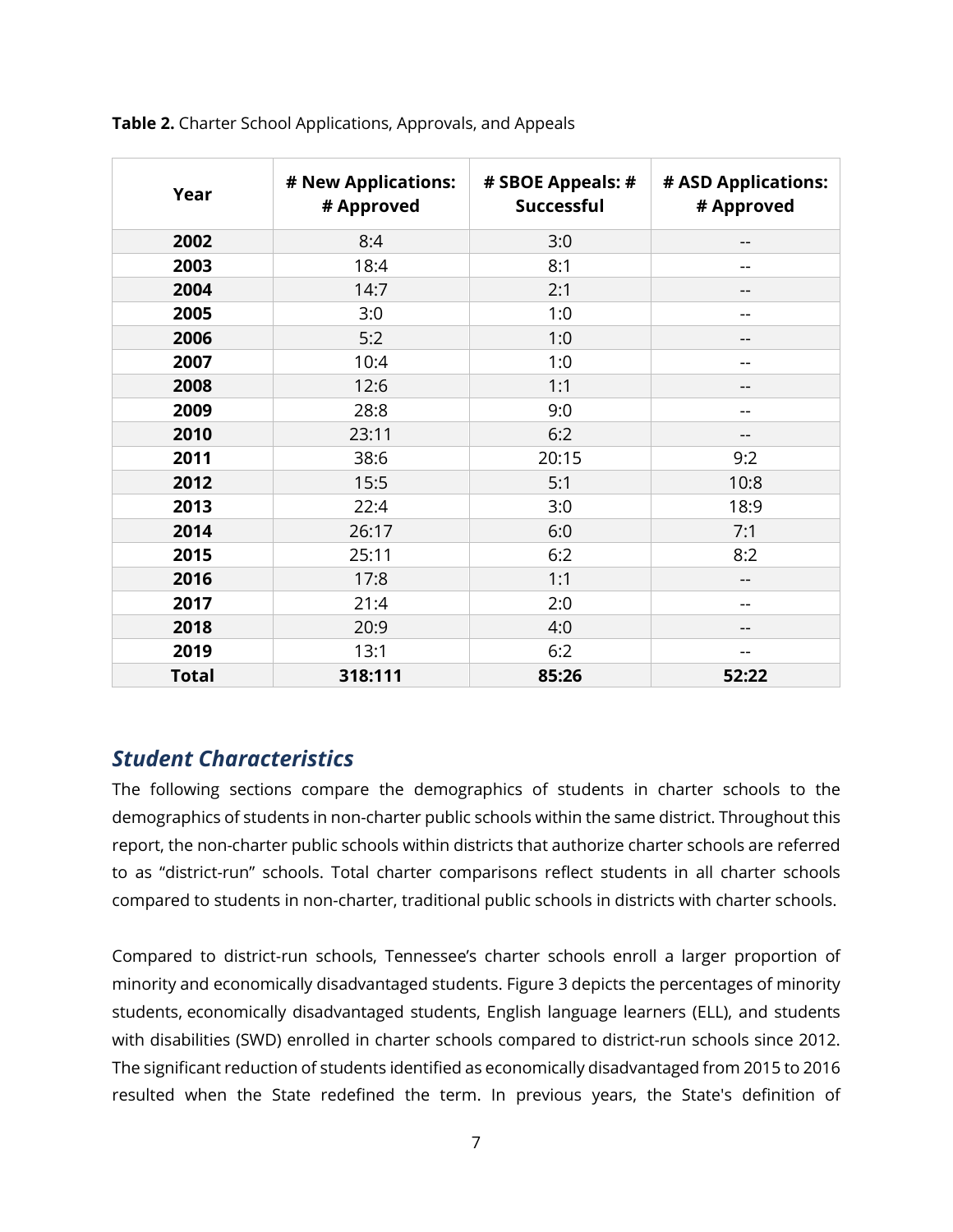"economically disadvantaged" counted all students receiving free or reduced-priced lunches. Commencing in 2016, students who were directly certified to receive free lunches were counted as economically disadvantaged, together with migrant, homeless, runaway and foster students. The newer definition more clearly captures the students who are most at-risk in terms of poverty and family stability.





Over the past seven (7) years, charter schools have consistently enrolled a population of students that represents a larger proportion of minority students than district-run schools, with differences of up to 30 percentage points. Likewise, charter schools have consistently enrolled a greater proportion of economically disadvantaged (ED) students than district-run schools. In 2018-19, that difference was 17 percentage points. Table 3 provides charter school demographics specific to each authorizer.

<span id="page-7-0"></span><sup>2</sup> "BHN" means Black, Hispanic, and Native American.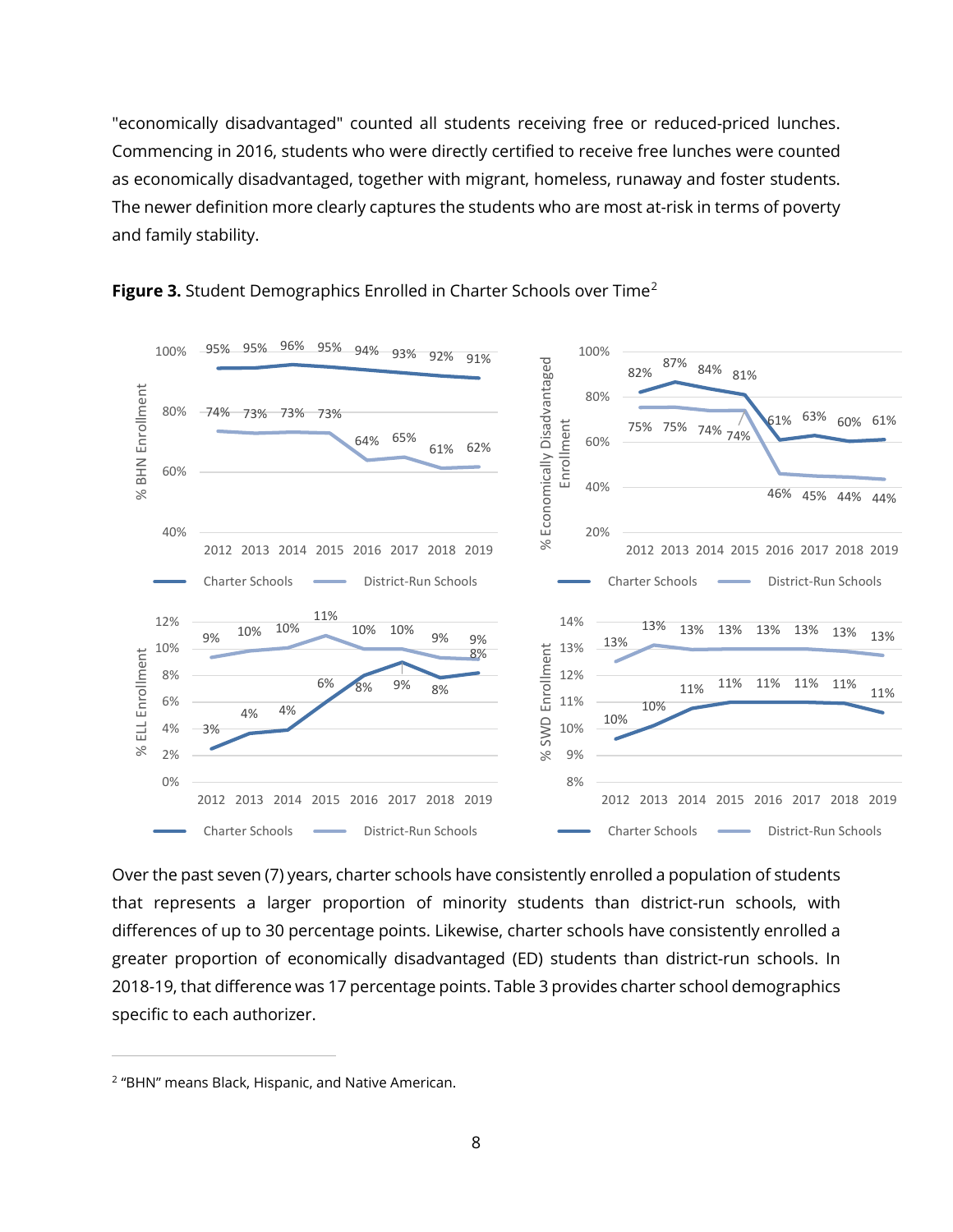|                                                        | <b>Hamilton</b><br>County |                             | Knox<br>County     |                             |                    | <b>MNPS</b>                 | <b>Shelby</b><br>County |                             |                    | <b>ASD</b>                               |                    |
|--------------------------------------------------------|---------------------------|-----------------------------|--------------------|-----------------------------|--------------------|-----------------------------|-------------------------|-----------------------------|--------------------|------------------------------------------|--------------------|
|                                                        | Charter<br><b>Schools</b> | District-<br>Run<br>Schools | Charter<br>Schools | District-<br>Run<br>Schools | Charter<br>Schools | District-<br>Run<br>Schools | Charter<br>Schools      | District-<br>Run<br>Schools | Charter<br>Schools | District-<br>Run<br>Schools <sup>4</sup> | Charter<br>Schools |
| % White                                                | 23%                       | 53%                         | 17%                | 70%                         | 18%                | 30%                         | 1%                      | 8%                          | 3%                 | 1%                                       | 5%                 |
| % Black                                                | 47%                       | 30%                         | 75%                | 16%                         | 47%                | 40%                         | 86%                     | 75%                         | 91%                | 96%                                      | 70%                |
| % Hispanic                                             | 30%                       | 14%                         | 8%                 | 10%                         | 33%                | 25%                         | 12%                     | 15%                         | 6%                 | 3%                                       | 22%                |
| % Asian                                                | $< 1\%$                   | 3%                          | 0%                 | 3%                          | 2%                 | 5%                          | $1\%$                   | 2%                          | $< 1\%$            | 0%                                       | 4%                 |
| $\%$<br>Hawaiian/<br><b>Pacific</b><br><b>Islander</b> | 0%                        | $< 1\%$                     | 0%                 | $< 1\%$                     | $< 1\%$            | $1\%$                       | 0%                      | $< 1\%$                     | $1\%$              | $< 1\%$                                  | 0%                 |
| % ED                                                   | 52%                       | 35%                         | 60%                | 27%                         | 49%                | 43%                         | 65%                     | 58%                         | 73%                | 84%                                      | 45%                |
| % ELL                                                  | 13%                       | 6%                          | 2%                 | 5%                          | 15%                | 17%                         | 5%                      | 8%                          | 4%                 | 0%                                       | 14%                |
| % SWD                                                  | 9%                        | 13%                         | 11%                | 14%                         | 12%                | 13%                         | 8%                      | 12%                         | 13%                | 11%                                      | 19%                |

**Table 3.** Demographics of Charter Schools by Authorizer, 2018-19

### *School Size and Structure*

Charter schools have the freedom to organize and structure themselves in the manner they determine to be most effective for educating students. Many use the same models as traditional district-run schools, organizing into elementary, middle, and high schools.

Figure 4 shows the planned grade configurations of all charter schools operating in 2018-19, as indicated in their original charter applications. As illustrated, most charters planned to operate as either elementary or middle schools. However, there are 11 schools that planned to span elementary and middle school grades and 11 that planned to span middle and high school grades.

<span id="page-8-0"></span><sup>&</sup>lt;sup>3</sup> The State Board only authorizes charter schools and does not directly operate any school.

<span id="page-8-1"></span><sup>4</sup> Includes four Achievement Schools directly operated by the district.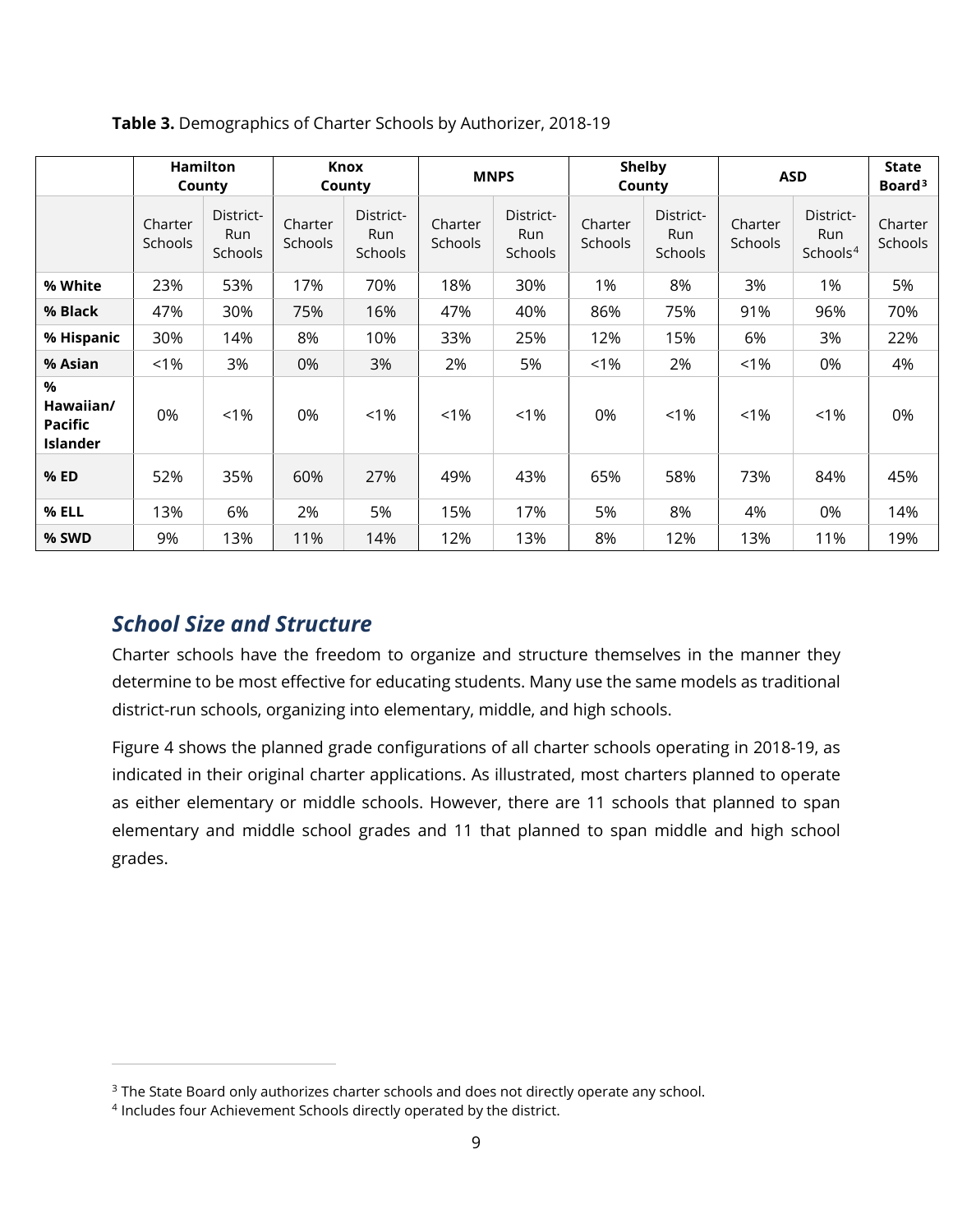

**Figure 4.** Grade Configurations of Charter Schools, 2018-19

Charter schools in Tennessee tend to enroll fewer students than comparable district-run schools (Figure 5). Often new charter schools scale up over time, starting with only a single grade and taking multiple years to reach a planned grade configuration. Only charter schools that have reached their full grade span are included in the average total school enrollment metric (26 charter schools that had not reached their full grade span were excluded). Characteristics of individual charter schools are listed in Appendix A.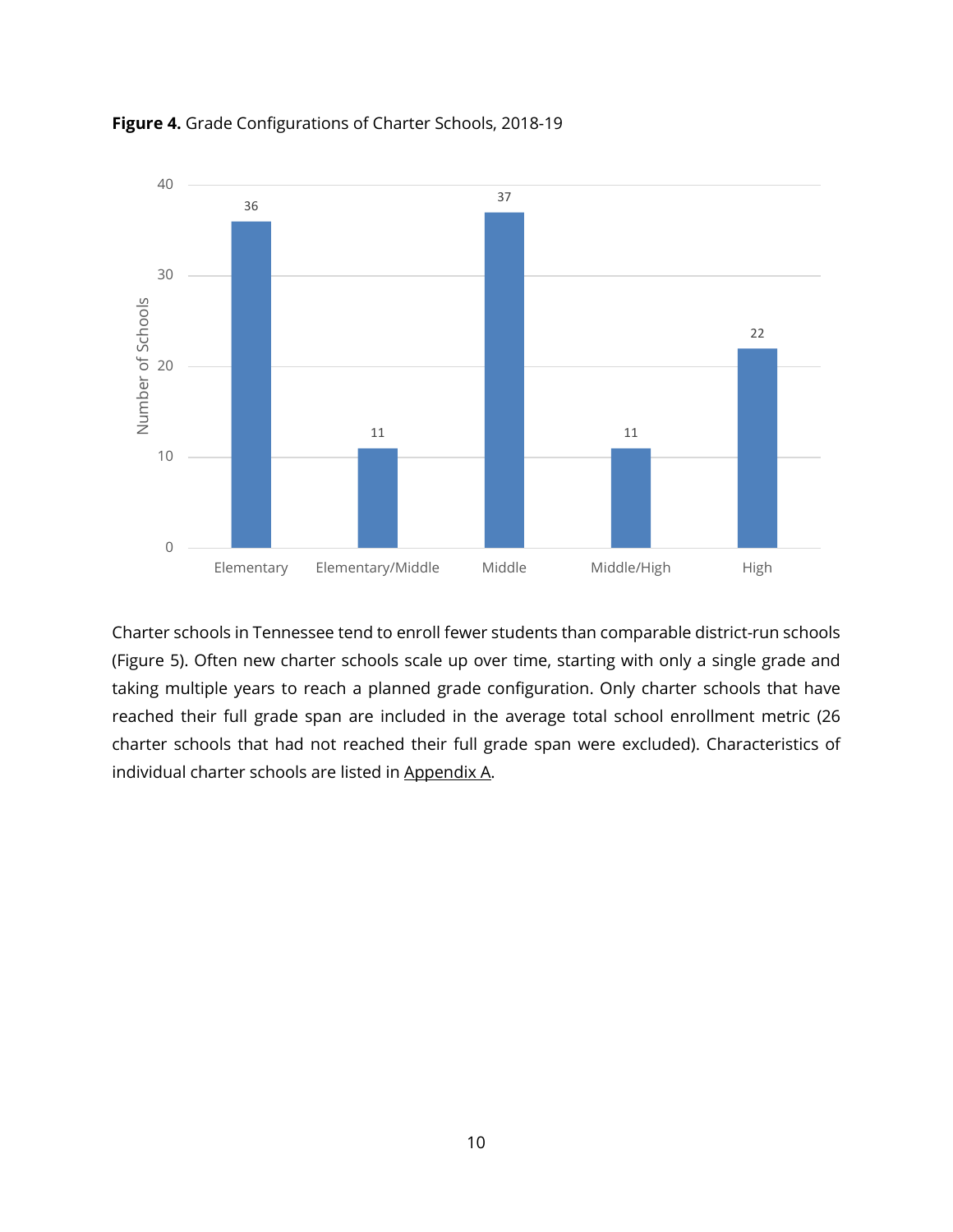

**Figure 5.** Average Enrollment at Charter Schools and District-Run Schools, 2018-19

### *Student Mobility*

Student mobility refers to students changing schools during a school year, whether voluntary or involuntary. The student mobility rates included in  $\Delta p$  and indicated as a percentage of students who transferred (calculated as the number of students who transferred divided by the number of students who attended the school at any point in the 2018-19 school year).

## **Charter School Outcomes**

The following sections provide data on a variety of academic and behavioral outcomes that the State tracks over time for both charter and district-run schools. Recent studies that have attempted to unpack the causal impact of Tennessee charter schools on student outcomes are available from the Center for Research on Education Outcomes at Stanford University and can be found at the following link: [https://credo.stanford.edu/.](https://credo.stanford.edu/)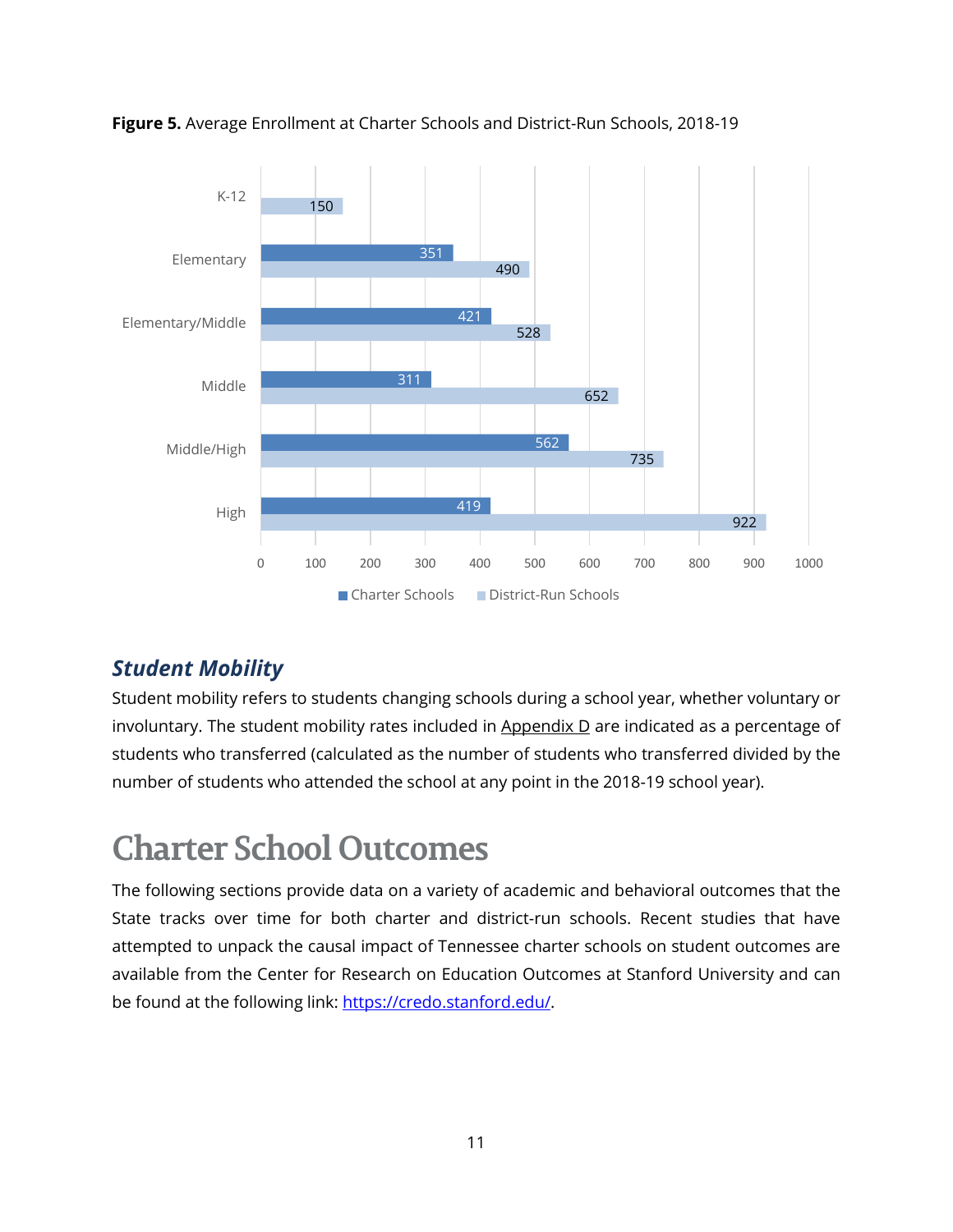### *Value-Added Measures of School Effectiveness*

Tennessee's accountability system holds schools accountable for the academic performance of their students. The Tennessee Value Added Assessment System (TVAAS) provides measures of school effectiveness by estimating the impact teachers and schools have on their students' academic progress.

TVAAS measures growth in student achievement from one year to the next. Schools earn composite TVAAS scores each year ranging from Level 1 to Level 5. Level 1 schools are described as "Least Effective," while Level 5 schools are "Most Effective." A Composite TVAAS score of 3 indicates that students are making expected levels of growth over a year. Composite TVAAS scores measure growth in math, reading, science, and social studies on TCAP assessments for schools serving grades 3-8. For schools offering end-of-course (EOC) exams, Composite TVAAS scores measure students' growth in English I, English II, English III, Algebra I, Algebra II, Biology, and U.S. History.

As shown in Figure 6, both charter schools and district-run schools display variation in overall effectiveness as measured by composite TVAAS scores. Approximately 59% of charter schools received TVAAS scores that suggest students were making expected or greater than expected growth (TVAAS 3-5). Composite TVAAS scores for individual schools, where available, are included in Appendices B and C.

*Approximately 59% of charter school students were making expected or greater than expected growth.*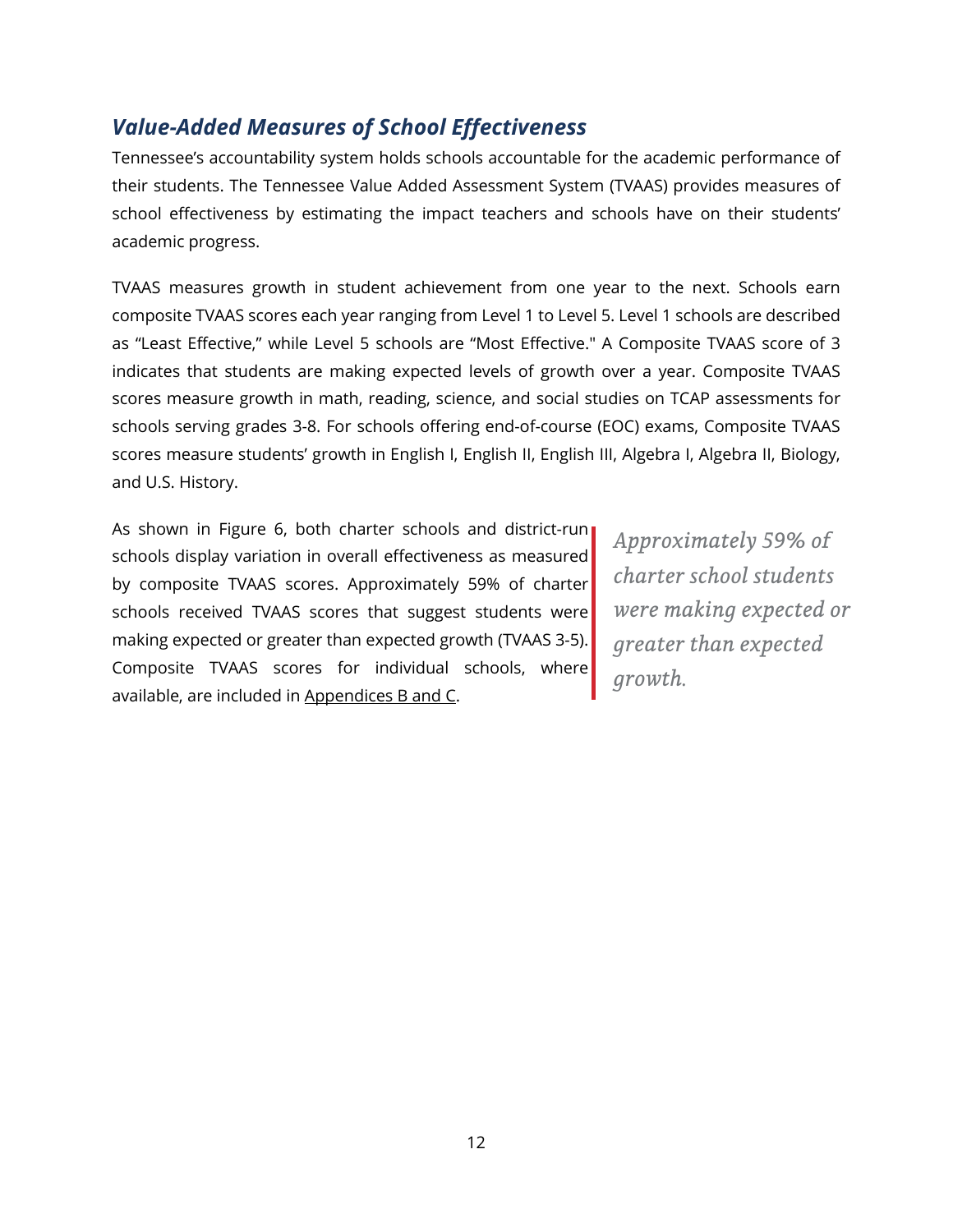

**Figure 6.** Composite TVAAS Scores, 2018-19

### *Academic Achievement*

Tennessee students in grades 3-8 take TCAP assessments in math, reading/language arts, science, and social studies. Students in Grades 9-12 take EOC exams in English I, English II, English III, Algebra I, Algebra II, Biology, and U.S. History. Students who score On Track or Mastered on these exams are meeting grade-level expectations.

Figures 7 and 8 depict the percentage of students in both charter and district-run schools scoring On Track or Mastered on TCAP and EOC exams in 2018-19. Statewide, charter schools performed lower on average than district-run schools on EOC exams. However, substantial variation in student performance exists across charter schools, which can be seen in the breakdown of achievement by district in Table 4 on the next page. Moreover, there are many fewer charter high schools than district-run schools. For school-level percentages of students scoring On Track or Mastered in each subject, please see Appendices B and C.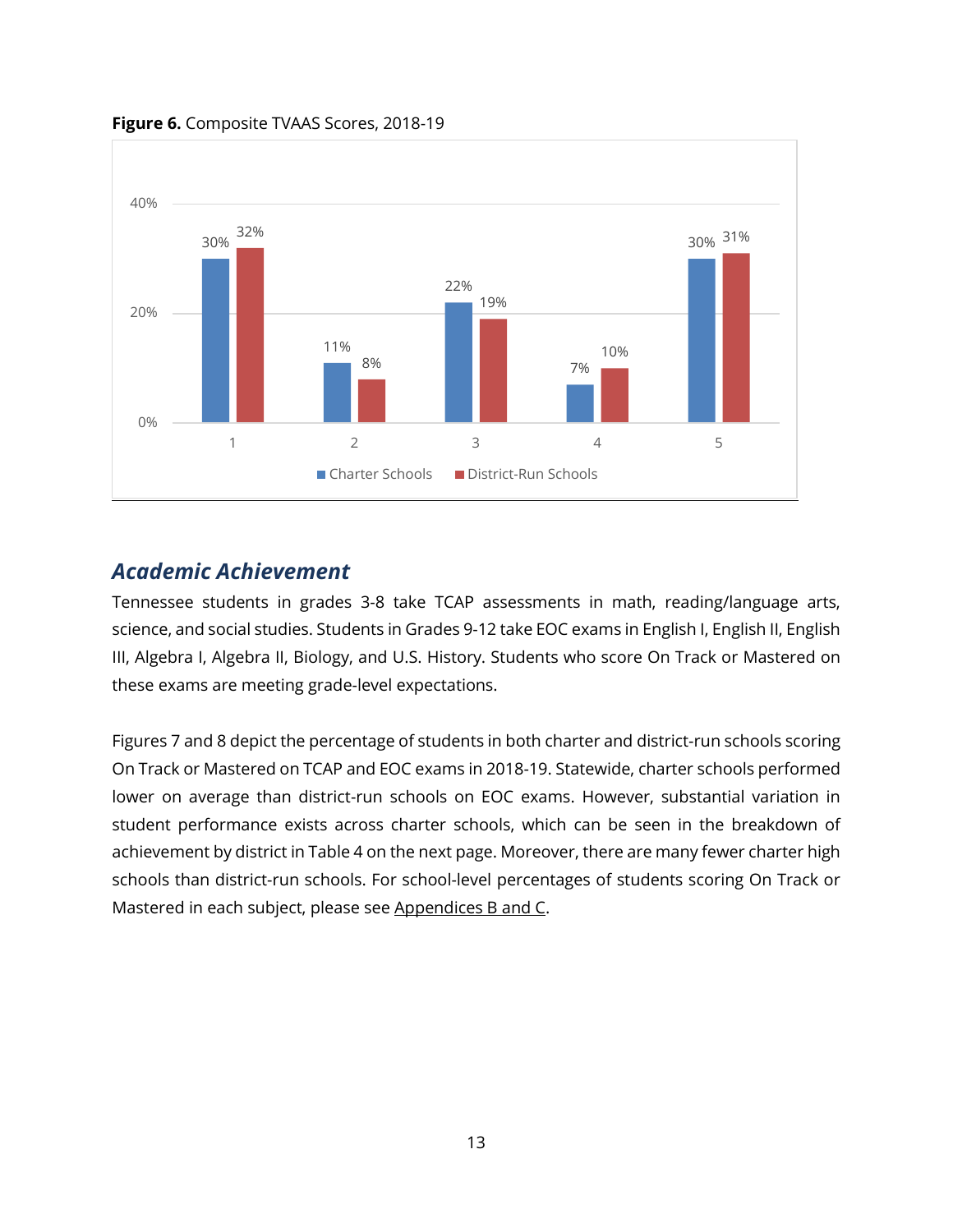



**Figure 8.** Percent of Students Scoring On Track or Mastered on 3-8 TCAP exams, 2018-19

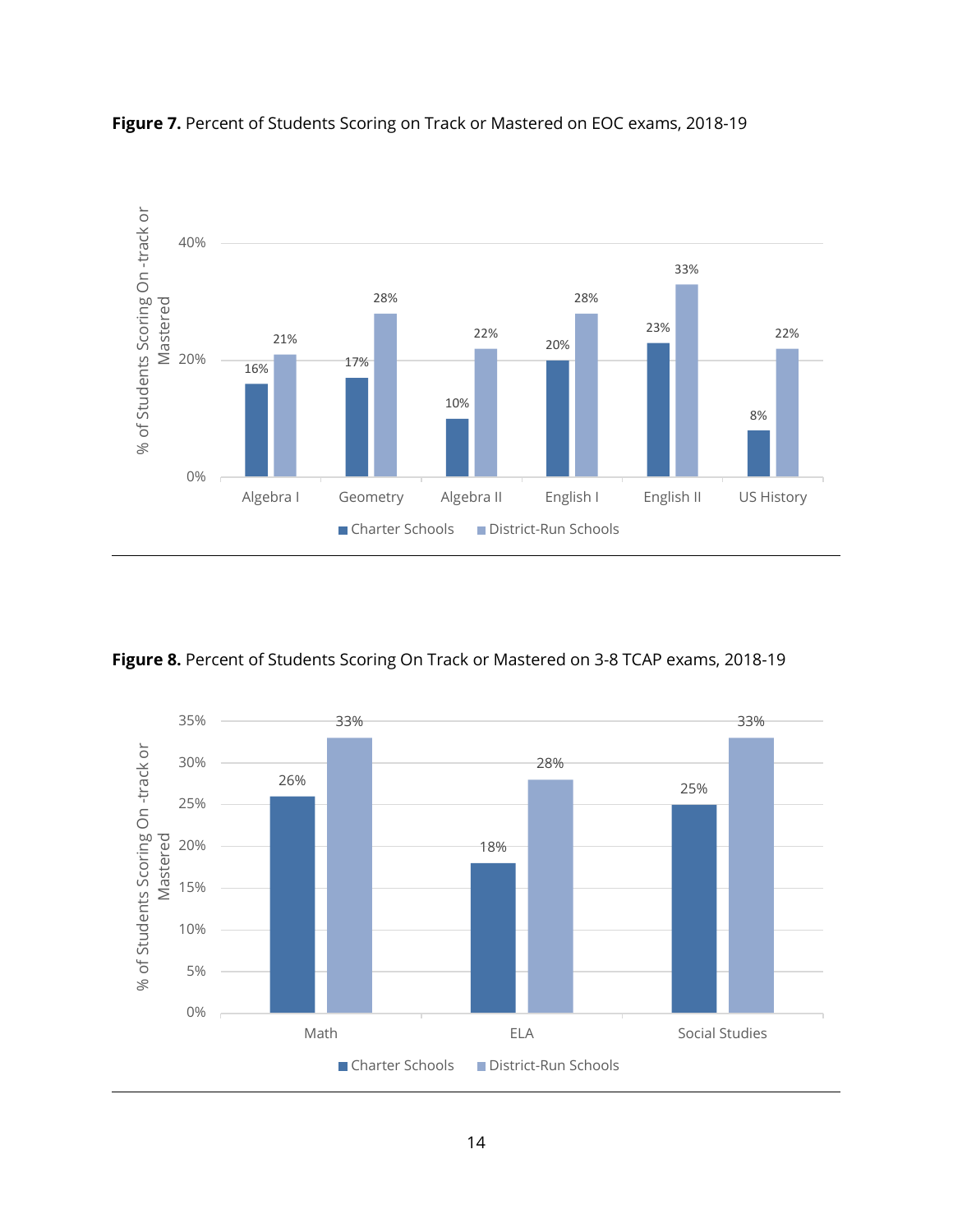**Table 4.** Percent of Students Scoring On Track or Mastered on 3-8 TCAP and EOC Exams by **District** 

|                   |                           | <b>Hamilton</b><br>County          |                    | Knox<br>County                     |                    | <b>MNPS</b>                               |                    | <b>Shelby</b><br>County                   |                           | <b>ASD</b>                              | State<br>Board <sup>5</sup> |
|-------------------|---------------------------|------------------------------------|--------------------|------------------------------------|--------------------|-------------------------------------------|--------------------|-------------------------------------------|---------------------------|-----------------------------------------|-----------------------------|
|                   | Charter<br><b>Schools</b> | District-<br>Run<br><b>Schools</b> | Charter<br>Schools | District-<br><b>Run</b><br>Schools | Charter<br>Schools | District-<br><b>Run</b><br><b>Schools</b> | Charter<br>Schools | District-<br><b>Run</b><br><b>Schools</b> | Charter<br><b>Schools</b> | District-<br>Run<br><b>Schools</b><br>6 | Charter<br>Schools          |
| 3-8 TCAP          |                           |                                    |                    |                                    |                    |                                           |                    |                                           |                           |                                         |                             |
| <b>Reading</b>    | 22%                       | 34%                                | 23%                | 39%                                | 29%                | 25%                                       | 15%                | 22%                                       | 78%                       | 8%                                      | N/A                         |
| Math              | 26%                       | 44%                                | 17%                | 41%                                | 43%                | 27%                                       | 22%                | 28%                                       | 12%                       | 15%                                     | N/A                         |
| <b>EOC Exams</b>  |                           |                                    |                    |                                    |                    |                                           |                    |                                           |                           |                                         |                             |
| Algebra I         | 17%                       | 27%                                | $***$              | 27%                                | 38%                | $***$                                     | 11%                | 12%                                       | $***$                     | $***$                                   | $***$                       |
| Geometry          | 39%                       | 33%                                | $***$              | 36%                                | 40%                | $***$                                     | 15%                | 18%                                       | $***$                     | $***$                                   | 7%                          |
| Algebra II        | 26%                       | 37%                                | $***$              | 32%                                | 26%                | $***$                                     | 9%                 | 13%                                       | $***$                     | $***$                                   | N/A                         |
| English I         | 33%                       | 32%                                | $***$              | 40%                                | 31%                | 26%                                       | 16%                | 17%                                       | $***$                     | $***$                                   | 8%                          |
| <b>English II</b> | 32%                       | 38%                                | N/A                | 48%                                | 31%                | 24%                                       | 23%                | 25%                                       | $***$                     | 5%                                      | 11%                         |

### *Chronic Absenteeism and Graduation*

Chronic absenteeism is identified as the percentage of students who miss at least 10% of school days, or about eighteen (18) days if enrolled the full year. Table 5 shows rates of student chronic absenteeism and graduation across charters and district-run schools in 2018-19.

|  | Table 5. Chronic Absenteeism and Graduation Rates 2018-19 |  |  |
|--|-----------------------------------------------------------|--|--|
|  |                                                           |  |  |

|                        | <b>Chronic Absenteeism</b> | <b>Graduation</b> |
|------------------------|----------------------------|-------------------|
| <b>Charter Schools</b> | 19.4%                      | 77%               |
| District-Run Schools   | 16.0%                      | 83%               |

In 2018-19, chronic absenteeism rates were higher at charter schools. Although high school graduation rates have in the past been significantly higher in charter schools as compared to district-run schools, over the last several years, that gap has closed, and district-run schools achieved higher graduation rates in 2018-19.

<span id="page-14-0"></span><sup>&</sup>lt;sup>5</sup> The State Board only authorizes charter schools and does not directly operate any school.

<span id="page-14-1"></span><sup>6</sup> Includes four Achievement Schools directly operated by the district.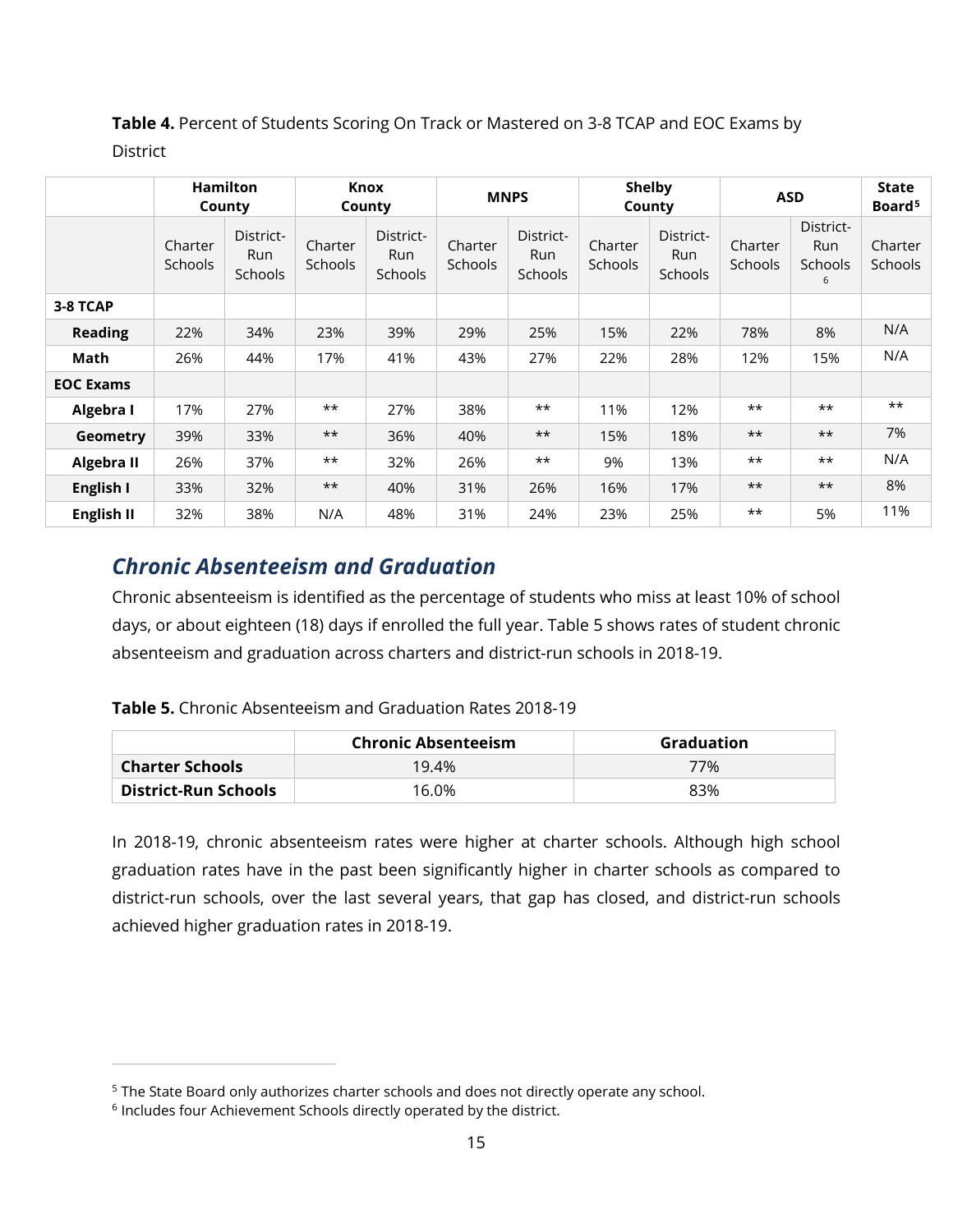### *Discipline*

Each year, Tennessee schools report on disciplinary incidents experienced by students, including the reason for the incident and the type of disciplinary action taken. The rates for in-school suspensions, out-of-school suspensions, and expulsions are calculated as the total number of students who receive at least one of the specific types of discipline divided by the total number of students in the specific school overall. This rate takes into account any disciplinary instances issued to a particular student while that student was enrolled in the particular school throughout the year. Figure 9 depicts the percentage of students who received disciplinary action during the 2018-19 school year. These percentages represent all students and all grade levels in charter schools and in district-run schools.



#### **Figure 9.** Discipline Rates 2018-19

### *School Recognitions – Reward Schools*

Each year, in accordance with Tennessee's accountability system, as well as federal and State law, the Tennessee Department of Education recognizes schools for their success, as well as those needing additional support. For 2017, Reward Schools represented the top 5% of schools in the State for performance and the top 5% of schools in the State for year-over-year growth. In 2018, the department implemented a new school accountability system based on multiple indicators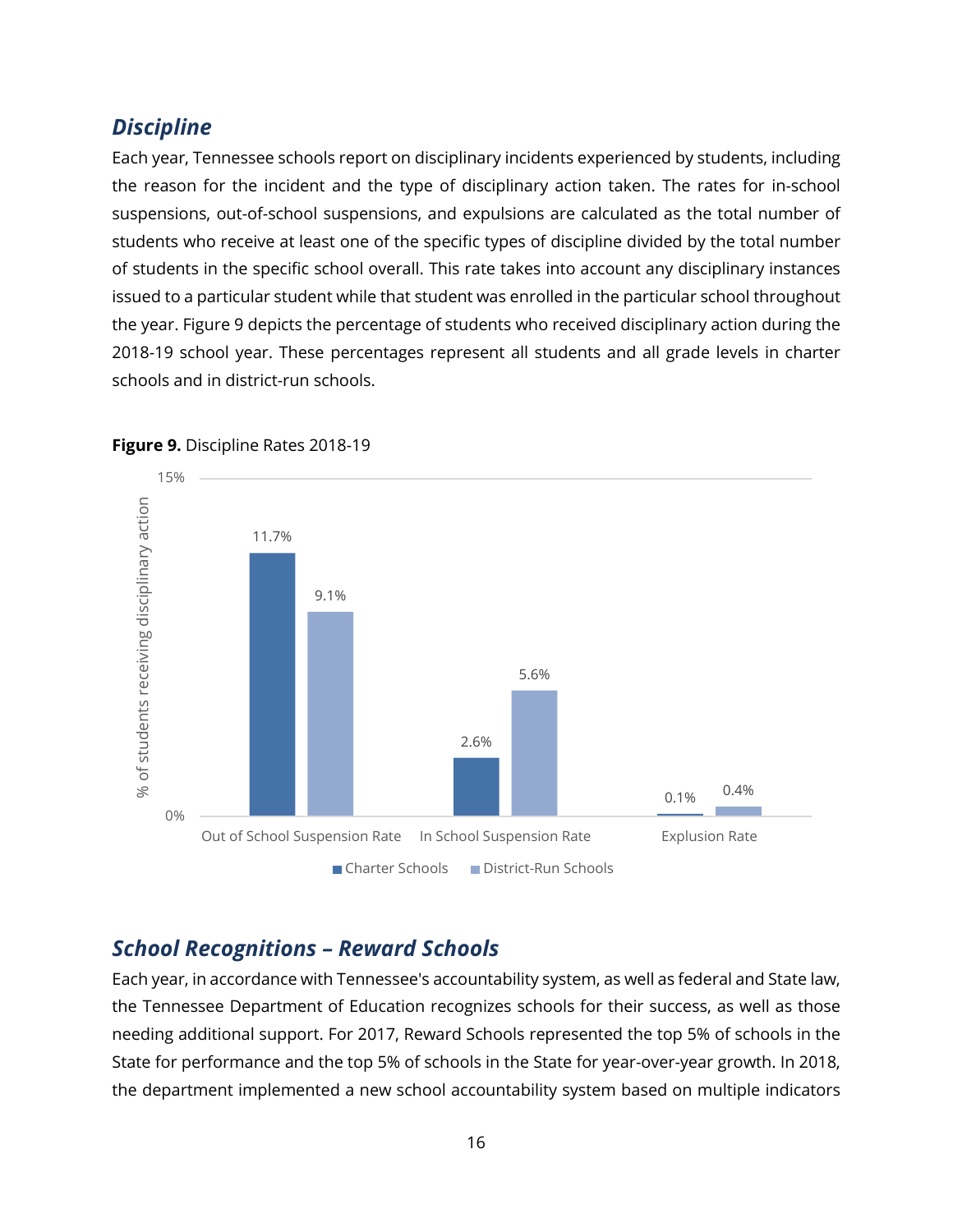and built on the principles that poverty is not destiny and the success of each student matters. In the new model, all schools are able to achieve Reward status, and there is no cap on the number of Reward Schools. Reward Schools are generally those that are improving in terms of achievement and growth for all students and student groups. A school cannot be designated a Reward School if: (i) any student group performs in the bottom 5% in the State for that group, or (ii) it is also designated a Priority School or in need of Comprehensive Support and Improvement or Additional Targeted Support and Improvement. In 2018-19, 11% of charter schools were named Reward Schools in 2018-19, as compared to 25% of district-run schools. Table 6 lists the charter schools that received Reward School designation in 2018-19.

| <b>Authorizer</b>      | <b>School</b>                             |
|------------------------|-------------------------------------------|
| <b>Metro Nashville</b> | KIPP Academy Nashville                    |
| <b>Metro Nashville</b> | KIPP Academy Nashville Elementary School  |
| <b>Metro Nashville</b> | KIPP Nashville College Prep               |
| <b>Metro Nashville</b> | Liberty Collegiate Academy                |
| <b>Metro Nashville</b> | Nashville Classical                       |
| <b>Metro Nashville</b> | Rocketship Nashville Northeast Elementary |
| <b>Metro Nashville</b> | Valor Flagship Academy                    |
| <b>Metro Nashville</b> | Valor Voyager Academy                     |
| <b>Hamilton County</b> | Chattanooga Charter School of Excellence  |
| <b>Hamilton County</b> | Chattanooga Girls Leadership Academy      |
| <b>Shelby County</b>   | Aurora Collegiate Academy                 |
| <b>Shelby County</b>   | City University School of Liberal Arts    |
| <b>Shelby County</b>   | Memphis Rise Academy                      |

**Table 6.** Charter Schools Designated Reward Schools in 2018-19

### *Priority Schools*

Tennessee designates the schools most in need of support and improvement as Priority Schools. Priority Schools are eligible for additional funding and are supported by the Tennessee Department of Education, particularly in developing an evidence-based school improvement plan based on needs assessments and root cause analysis work. Priority Schools are designated at least every three (3) years, but schools are able to exit the list annually if they meet specific performance criteria. Schools are identified as Priority for one of two reasons:

- Being in the bottom 5% in 2015-16 and 2016-17 AND not meeting the TVAAS safe harbor, which allows schools to be unidentified if they are showing high growth.
- Having a graduation rate of less than 67% in 2017-18.

Following State legislation passed in April 2018, no school is identified as a Priority School using 2017-18 TCAP data. However, schools could use data from 2017-18 to come off the Priority list.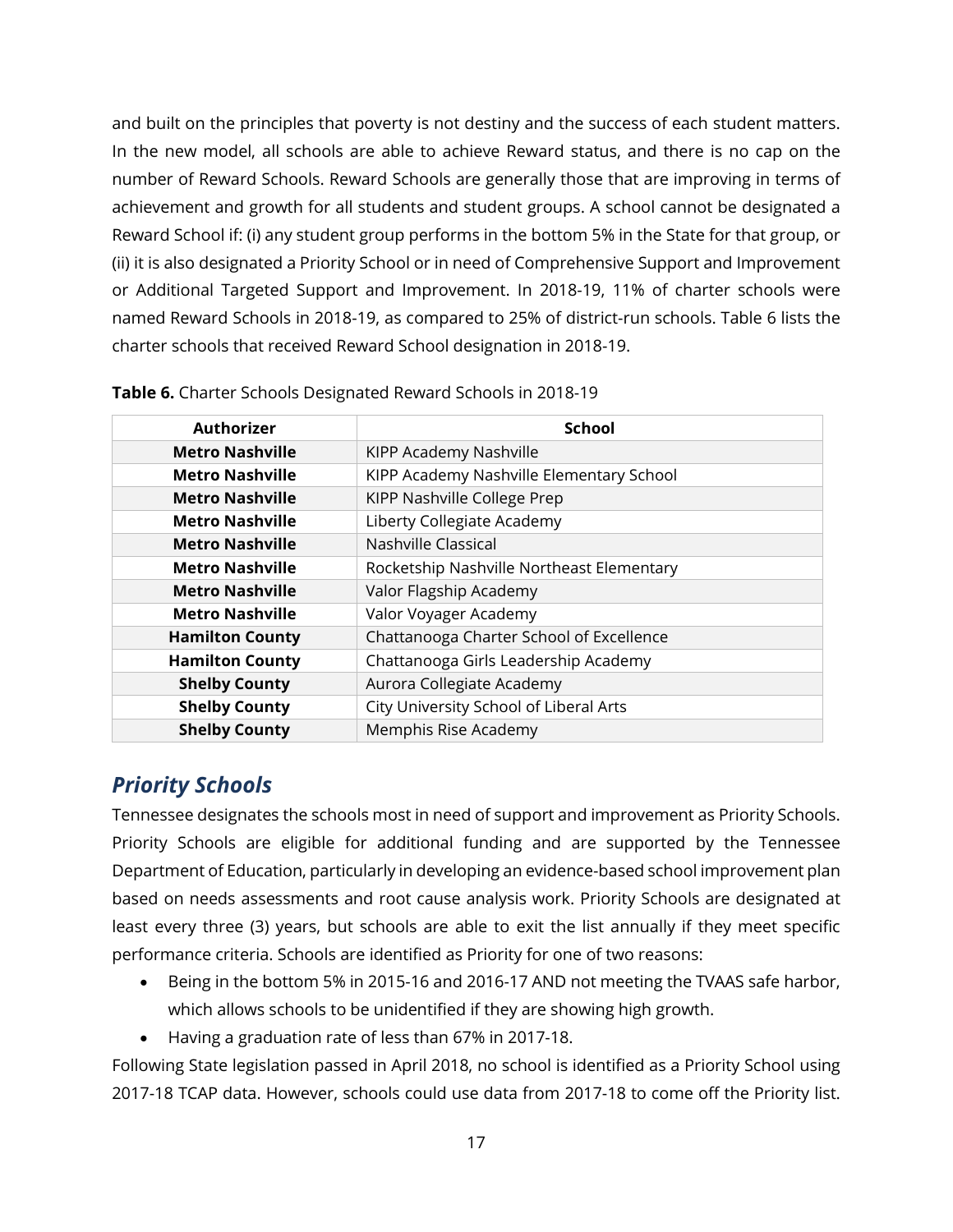In 2018-19, 17% of charter schools were designated Priority Schools, while only 3% of district-run schools received that designation. Table 7 lists the charter schools that received Priority School designation in 2018-19.

| <b>Authorizer</b>                  | <b>School</b>                                           |
|------------------------------------|---------------------------------------------------------|
| <b>Achievement School District</b> | Aspire Coleman                                          |
| <b>Achievement School District</b> | Aspire Hanley Elementary                                |
| <b>Achievement School District</b> | Aspire Hanley Middle School                             |
| <b>Achievement School District</b> | Brick Church: A LEAD Public School                      |
| <b>Achievement School District</b> | Cornerstone Prep - Lester Campus                        |
| <b>Achievement School District</b> | Cornerstone Prep Denver Campus                          |
| <b>Achievement School District</b> | Fairley High School                                     |
| <b>Achievement School District</b> | Freedom Preparatory Academy Charter Elementary School   |
| <b>Achievement School District</b> | Hillcrest High School                                   |
| <b>Achievement School District</b> | Humes Preparatory Academy Middle School                 |
| <b>Achievement School District</b> | KIPP Memphis Academy Elementary                         |
| <b>Achievement School District</b> | KIPP Memphis Preparatory Elementary                     |
| <b>Achievement School District</b> | KIPP Memphis Preparatory Middle                         |
| <b>Achievement School District</b> | Kirby Middle School                                     |
| <b>Achievement School District</b> | Lester Prep                                             |
| <b>Achievement School District</b> | Martin Luther King Preparatory High School              |
| <b>Achievement School District</b> | Memphis Scholars Caldwell-Guthrie                       |
| <b>Achievement School District</b> | Memphis Scholars Florida Kansas                         |
| <b>Achievement School District</b> | Memphis Scholars Raleigh-Egypt                          |
| <b>Achievement School District</b> | Neely's Bend: A LEAD Public School                      |
| <b>Achievement School District</b> | Promise Academy - Spring Hill                           |
| <b>Achievement School District</b> | Westside Middle School                                  |
| <b>Achievement School District</b> | Wooddale Middle School                                  |
| <b>Shelby County</b>               | City University School Girls Preparatory                |
| <b>Shelby County</b>               | DuBois Elementary School of Arts Technology*            |
| <b>Shelby County</b>               | DuBois Middle of Leadership Public Policy*              |
| <b>Shelby County</b>               | DuBois Middle School of Arts Technology*                |
| <b>Shelby County</b>               | Granville T. Woods Academy of Innovation Charter School |
| <b>Shelby County</b>               | Memphis Delta Preparatory Charter School                |
| <b>Shelby County</b>               | The Excel Center**                                      |

**Table 7.** Charter Schools Designated as 2018-19 Priority Schools

\* Indicates school closed at the end of the 2018-19 school year.

\*\* Indicates school changed instructional types and is no longer eligible for identification.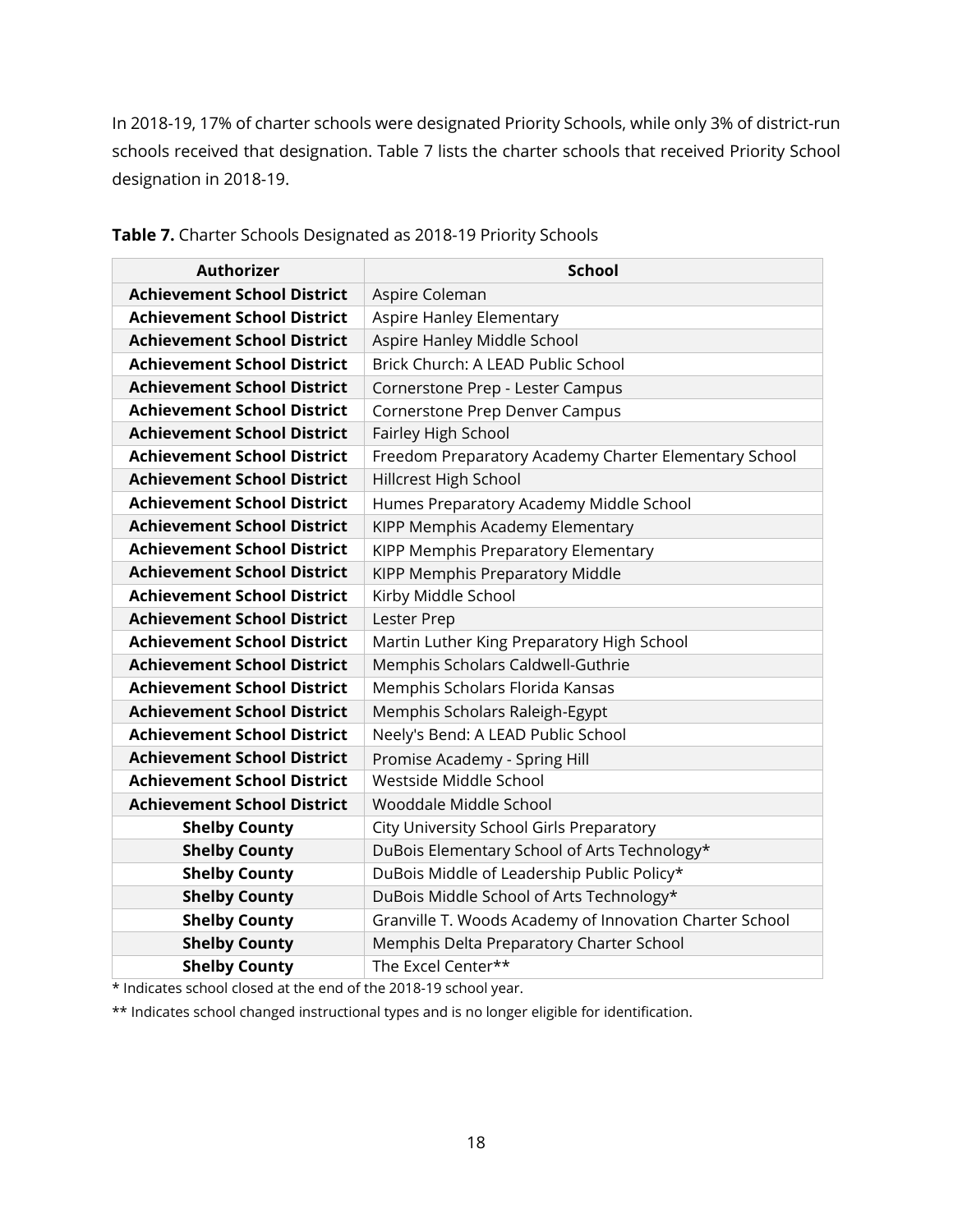## **Conclusion**

The 2018-19 school year evidenced continued growth in Tennessee's charter school sector, both in number of schools and in enrollment. Over 40,000 students were enrolled in 117 charter schools across Tennessee, the largest numbers to date. Similarly, charter schools continued to serve larger populations of economically disadvantaged and minority students compared to district-run public schools.

However, in 2018-19 Tennessee's charter schools experienced a decline in comparable performance metrics, on average, as compared to district-run schools. Most notable was a sharp decline in the percentage of charter schools scoring a TVAAS Composite Level 5, from 40% in 2017-2018 to 30% in 2018-19. District-run schools saw a modest increase from 29% to 31% during that same period. Furthermore, district-run schools fared better than charter schools in graduation rates. The average graduation rate for charter schools decreased from 84% in 2017-2018 to 77% in 2018-19, while the graduation rate at district-run schools increased from 82% to 83% during that same period.

Charter schools continue to serve as an alternative means within the public school system for ensuring accomplishment of the necessary outcomes of education, as prescribed by the Tennessee Public Charter Schools Act of 2002. Many families are taking advantage of this choice option to ensure a high-quality education for their children.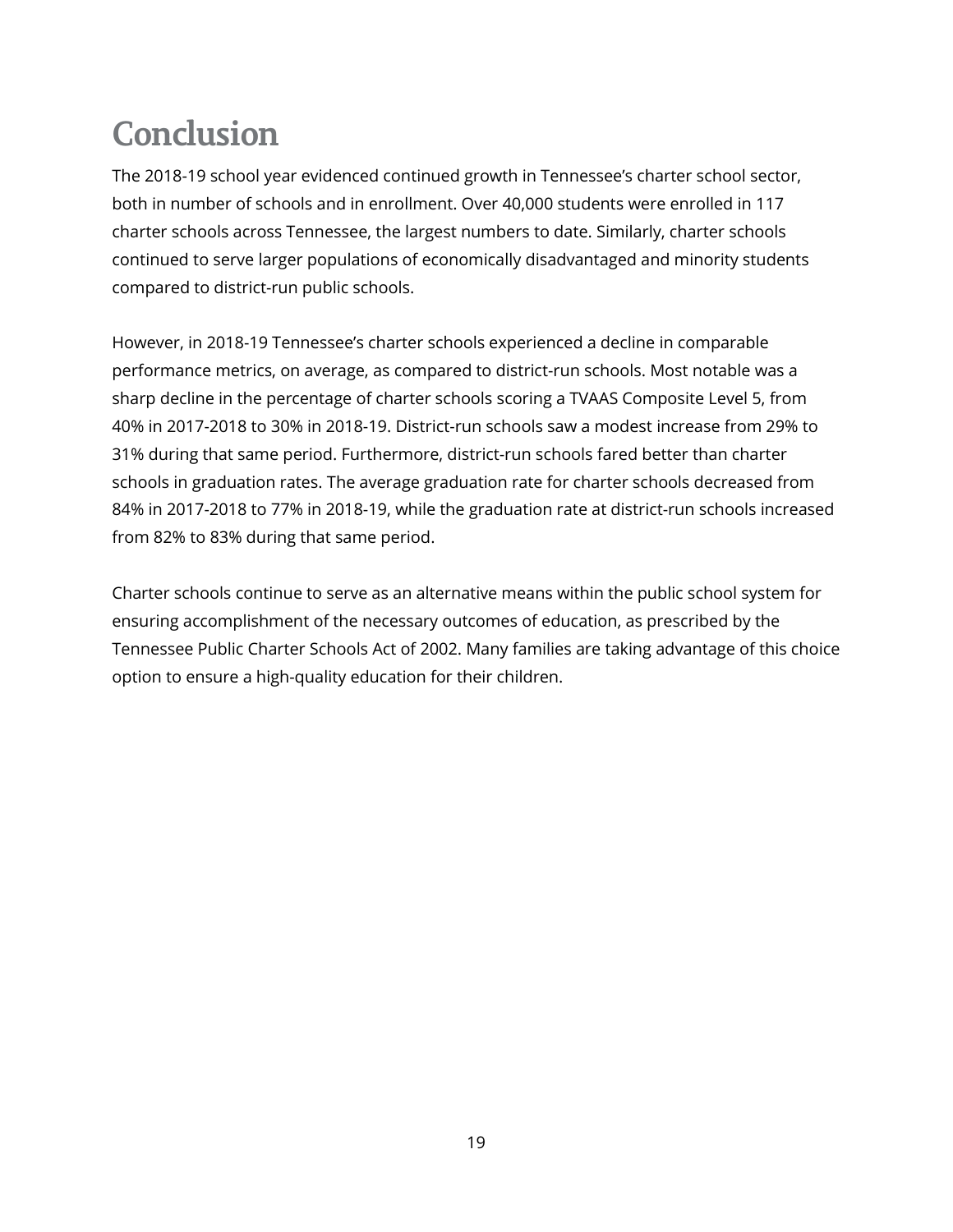## **Appendices**

### *Appendix A. Charter School Enrollment, Type, and Grades Served*

| <b>Hamilton County</b>                                        |                   |                        |                |                                          |  |  |  |
|---------------------------------------------------------------|-------------------|------------------------|----------------|------------------------------------------|--|--|--|
| <b>School</b>                                                 | <b>Enrollment</b> | Charter<br><b>Type</b> | Year<br>Opened | <b>Grades</b><br><b>Served</b><br>(2018) |  |  |  |
| <b>Chattanooga Charter School of Excellence</b>               | 413               | Start-up               | 2011-12        | $K-5$                                    |  |  |  |
| <b>Chattanooga Charter School of Excellence Middle School</b> | 222               | Start-up               | 2015-16        | $6 - 8$                                  |  |  |  |
| Chattanooga Girls Leadership Academy                          | 351               | Start-up               | 2009-10        | $6 - 12$                                 |  |  |  |
| <b>Chattanooga Preparatory</b>                                | 66                | Start-up               | 2018-19        | $6 - 12$                                 |  |  |  |
| Ivy Academy, Inc.                                             | 306               | Start-up               | 2009-10        | $9 - 12$                                 |  |  |  |
|                                                               |                   |                        |                |                                          |  |  |  |
| <b>Knox County</b>                                            |                   |                        |                |                                          |  |  |  |
| School                                                        | <b>Enrollment</b> | Charter<br>Tvne        | Year<br>Onened | Grades<br>Served                         |  |  |  |

| ------                 | ------------ | туре     | Opened  | ------<br>(2018) |  |
|------------------------|--------------|----------|---------|------------------|--|
| <b>Emerald Academy</b> | 497          | Start-up | 2015-16 | K-8              |  |

#### **Metro Nashville Public Schools**

| <b>School</b>                                      | <b>Enrollment</b> | Charter<br><b>Type</b> | Year<br>Opened | <b>Grades</b><br><b>Served</b><br>(2018) |
|----------------------------------------------------|-------------------|------------------------|----------------|------------------------------------------|
| <b>Cameron College Preparatory</b>                 | 603               | Conversion             | 2011-12        | $5 - 8$                                  |
| <b>East End Preparatory School</b>                 | 885               | Start-up               | 2011-12        | $K-8$                                    |
| <b>Explore Community School</b>                    | 296               | Start-up               | 2015-16        | K-8                                      |
| <b>Intrepid College Preparatory Charter School</b> | 581               | Start-up               | 2013-14        | $5 - 11$                                 |
| KA @ the Crossings                                 | 308               | Start-up               | 2016-17        | $5 - 8$                                  |
| <b>KIPP Academy Nashville</b>                      | 370               | Start-up               | 2005-06        | $5 - 8$                                  |
| <b>KIPP Academy Nashville Elementary School</b>    | 488               | Start-up               | 2015-16        | K-4                                      |
| <b>KIPP Nashville College Prep (Middle)</b>        | 385               | Start-up               | 2013-14        | $5 - 8$                                  |
| <b>KIPP Nashville College Prep Elementary</b>      | 263               | Start-up               | 2017-18        | $K-4$                                    |
| <b>KIPP Nashville Collegiate High School</b>       | 307               | Start-up               | 2014-15        | $9 - 12$                                 |
| <b>Knowledge Academies High School</b>             | 356               | Start-up               | 2015-16        | $9 - 12$                                 |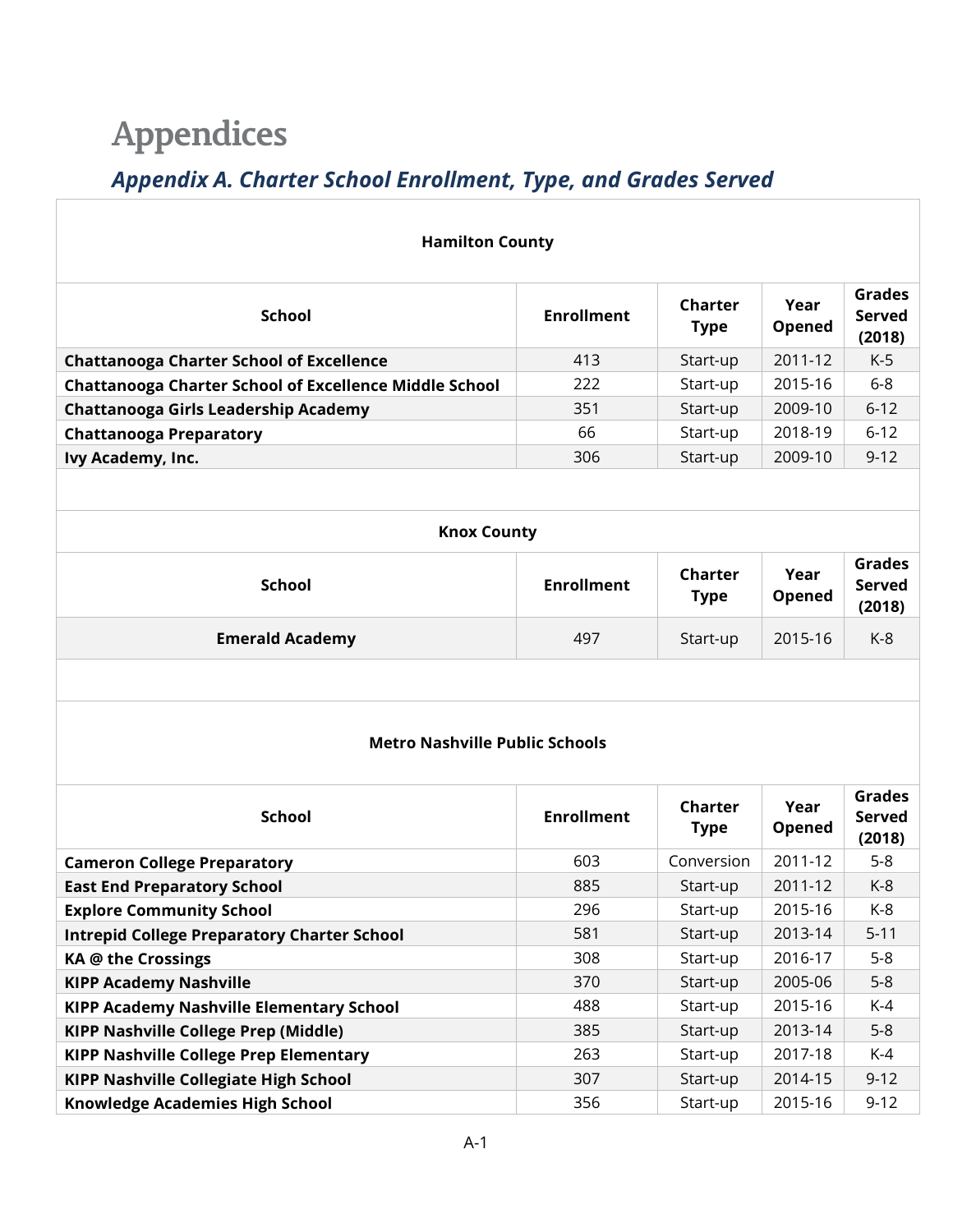| <b>School</b>                                    | <b>Enrollment</b> | Charter<br><b>Type</b> | Year<br>Opened | Grades<br>Served<br>(2018) |
|--------------------------------------------------|-------------------|------------------------|----------------|----------------------------|
| <b>Knowledge Academy</b>                         | 286               | Start-up               | 2012-13        | $5-8$                      |
| <b>Lead Academy</b>                              | 445               | Start-up               | 2007-08        | $9 - 12$                   |
| <b>LEAD Prep Southeast</b>                       | 706               | Start-up               | 2013-14        | $5 - 11$                   |
| <b>Liberty Collegiate Academy</b>                | 442               | Start-up               | 2011-12        | $5-8$                      |
| <b>Nashville Academy of Computer Science</b>     | 301               | Start-up               | 2014-15        | $5 - 8$                    |
| <b>Nashville Classical</b>                       | 393               | Start-up               | 2013-14        | $K-4$                      |
| <b>Nashville Prep</b>                            | 343               | Start-up               | 2011-12        | $5-8$                      |
| <b>New Vision Academy</b>                        | 159               | Start-up               | 2010-11        | $5-8$                      |
| <b>Purpose Preparatory Academy</b>               | 384               | Start-up               | 2013-14        | $K-4$                      |
| <b>RePublic High School</b>                      | 666               | Start-up               | 2015-16        | $9 - 12$                   |
| <b>Rocketship Nashville Northeast Elementary</b> | 428               | Start-up               | 2014-15        | $K-4$                      |
| <b>Rocketship United</b>                         | 544               | Start-up               | 2015-16        | $K-4$                      |
| <b>Smithson Craighead Academy</b>                | 183               | Start-up               | 2003-04        | $K-4$                      |
| <b>STEM Prep Academy</b>                         | 538               | Start-up               | 2011-12        | $5-8$                      |
| <b>STEM Prep High School</b>                     | 473               | Start-up               | 2015-16        | $9 - 12$                   |
| <b>Strive Collegiate Academy</b>                 | 355               | Start-up               | 2015-16        | $5-8$                      |
| <b>Valor Flagship Academy</b>                    | 734               | Start-up               | 2014-15        | $5 - 10$                   |
| <b>Valor Voyager Academy</b>                     | 521               | Start-up               | 2015-16        | $5 - 8$                    |

### **Shelby County**

| <b>School</b>                                       | <b>Enrollment</b> | Charter<br><b>Type</b> | Year<br>Opened | Grades<br><b>Served</b><br>(2018) |
|-----------------------------------------------------|-------------------|------------------------|----------------|-----------------------------------|
| <b>Arrow Academy of Excellence</b>                  | 74                | Start-up               | 2013-14        | K-3                               |
| <b>Aspire East Academy</b>                          | 294               | Start-up               | 2016-17        | $K-8$                             |
| <b>Aurora Collegiate Academy</b>                    | 335               | Start-up               | 2012-13        | K                                 |
| <b>Believe Memphis Academy</b>                      | 115               | Start-up               | 2018-19        | $4 - 8$                           |
| <b>Circles Of Success Learning Academy</b>          | 239               | Start-up               | 2003-04        | $K-5$                             |
| <b>City University Boys Preparatory</b>             | 88                | Start-up               | 2009-10        | $6 - 8$                           |
| <b>City University School Girls Preparatory</b>     | 100               | Start-up               | 2013-14        | $6-8$                             |
| <b>City University School of Independence</b>       | 16                | Start-up               | 2015-16        | $9 - 12$                          |
| <b>City University School of Liberal Arts</b>       | 269               | Start-up               | 2004-05        | $9 - 12$                          |
| <b>Crosstown High School</b>                        | 149               | Start-up               | 2018-19        | $9 - 12$                          |
| <b>DuBois Elementary School of Arts Technology</b>  | 205               | Start-up               | 2013-14        | $K-5$                             |
| <b>DuBois Elementary School of Entrepreneurship</b> | 239               | Start-up               | 2013-14        | $K-5$                             |
| <b>DuBois Middle of Leadership Public Policy</b>    | 127               | Start-up               | 2013-14        | $6 - 8$                           |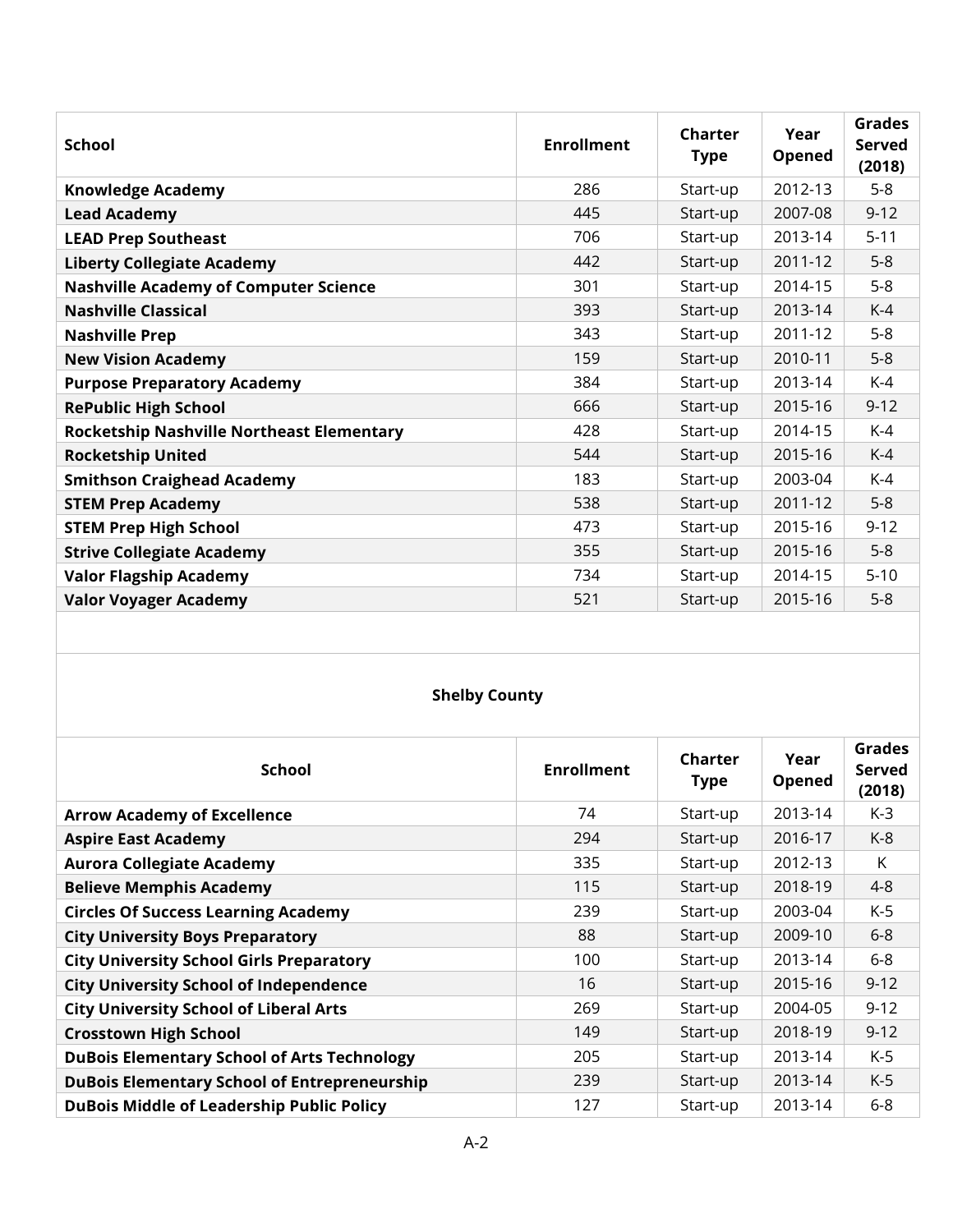| <b>School</b>                                                                 | <b>Enrollment</b> | Charter<br><b>Type</b> | Year<br>Opened | <b>Grades</b><br>Served<br>(2018) |
|-------------------------------------------------------------------------------|-------------------|------------------------|----------------|-----------------------------------|
| <b>DuBois Middle School of Arts Technology</b>                                | 129               | Start-up               | 2013-14        | $6-8$                             |
| <b>Freedom Preparatory Academy</b>                                            | 672               | Start-up               | 2009-10        | $6 - 12$                          |
| <b>Freedom Preparatory Academy Charter Schools</b>                            | 178               | Start-up               | 2018-19        | $6 - 12$                          |
| <b>Freedom Preparatory Academy Elementary School</b>                          | 360               | Start-up               | 2016-17        | $K-5$                             |
| <b>Gateway University</b>                                                     | 162               | Start-up               | 2017-18        | $9 - 12$                          |
| <b>Granville T. Woods Academy of Innovation Charter</b><br><b>School</b>      | 417               | Start-up               | 2015-16        | $K-8$                             |
| <b>Kaleidoscope School of Memphis</b>                                         | 69                | Start-up               | 2017-18        | $6 - 8$                           |
| <b>KIPP Memphis Collegiate Elementary</b>                                     | 438               | Start-up               | 2012-13        | $K-1$                             |
| <b>KIPP Memphis Collegiate High School</b>                                    | 488               | Start-up               | 2011-12        | $9 - 12$                          |
| <b>KIPP Memphis Collegiate Middle</b>                                         | 323               | Start-up               | 2008-09        | $5 - 8$                           |
| <b>KIPP Memphis Middle Academy</b>                                            | 340               | Start-up               | 2012-13        | $5-6$                             |
| <b>Leadership Preparatory Charter School</b>                                  | 266               | Start-up               | 2015-16        | $K-1$                             |
| <b>Memphis Academy of Health Sciences (Middle)</b>                            | 311               | Start-up               | 2003-04        | $6-8$                             |
| <b>Memphis Academy of Health Sciences High School</b>                         | 423               | Start-up               | 2008-09        | $9 - 12$                          |
| Memphis Academy of Science Engineering Middle/High                            | 605               | Start-up               | 2003-04        | $6 - 12$                          |
| <b>Memphis Business Academy Elementary School</b>                             | 305               | Start-up               | 2011-12        | $K-3$                             |
| <b>Memphis Business Academy Hickory Hill Elementary</b>                       | 69                | Start-up               | 2018-19        | <b>PK-2</b>                       |
| <b>Memphis Business Academy Hickory Hill Middle</b>                           | 26                | Start-up               | 2018-19        | $K-6$                             |
| <b>Memphis Business Academy High School</b>                                   | 467               | Start-up               | 2008-09        | $9 - 12$                          |
| <b>Memphis Business Academy Middle</b>                                        | 479               | Start-up               | 2005-06        | $6 - 7$                           |
| <b>Memphis College Preparatory</b>                                            | 252               | Start-up               | 2010-11        | $K-3$                             |
| <b>Memphis Delta Preparatory Charter School</b>                               | 341               | Start-up               | 2016-17        | $K-8$                             |
| <b>Memphis Grizzlies Preparatory Charter School</b>                           | 346               | Start-up               | 2012-13        | $6 - 7$                           |
| <b>Memphis Rise Academy</b>                                                   | 599               | Start-up               | 2014-15        | $6 - 12$                          |
| <b>Memphis School of Excellence</b>                                           | 522               | Start-up               | 2013-14        | $6 - 12$                          |
| <b>Memphis School of Excellence Elementary</b>                                | 168               | Start-up               | 2017-18        | $K-5$                             |
| <b>Memphis STEM Academy</b>                                                   | 185               | Start-up               | 2016-17        | K-5                               |
| <b>Perea Elementary School</b>                                                | 76                | Start-up               | 2018-19        | $K-5$                             |
| <b>Power Center Academy Elementary - Southeast</b>                            | 127               | Start-up               | 2017-18        | K-5                               |
| <b>Power Center Academy Elementary School</b>                                 | 639               | Start-up               | 2015-16        | $K-5$                             |
| <b>Power Center Academy High School</b>                                       | 581               | Start-up               | 2010-11        | $9 - 12$                          |
| <b>Power Center Academy Middle</b>                                            | 432               | Start-up               | 2011-12        | $6 - 8$                           |
| <b>Power Center Academy Middle - Southeast</b>                                | 227               | Start-up               | 2016-17        | $6 - 8$                           |
| <b>Promise Academy</b>                                                        | 365               | Start-up               | 2008-09        | <b>PK-5</b>                       |
| <b>Soulsville Charter School</b>                                              | 658               | Start-up               | 2005-06        | $6 - 12$                          |
| Southern Avenue Charter School of Academic Excellence<br><b>Creative Arts</b> | 364               | Start-up               | 2005-06        | $K-5$                             |
| <b>Southwest Early College High School</b>                                    | 178               | Start-up               | 2017-18        | $9 - 12$                          |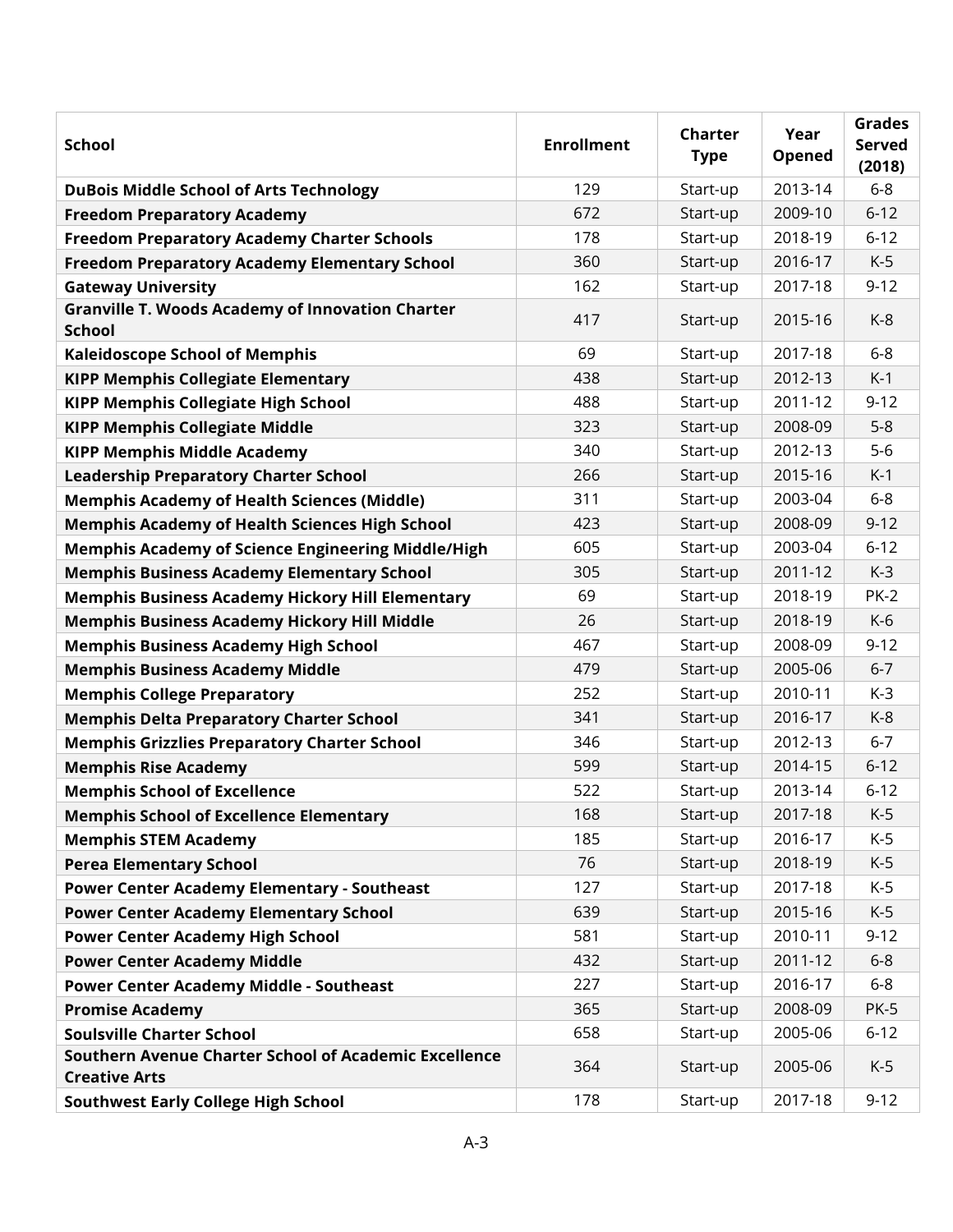| School                                   | <b>Enrollment</b> | <b>Charter</b><br><b>Type</b> | Year<br>Opened | Grades<br>Served<br>(2018) |
|------------------------------------------|-------------------|-------------------------------|----------------|----------------------------|
| <b>Star Academy</b>                      | 277               | Start-up                      | 2010-11        | K-5                        |
| <b>The Excel Center</b>                  | 428               | Start-up                      | 2015-16        | $9 - 12$                   |
| <b>Veritas College Preparatory</b>       | 142               | Start-up                      | 2004-05        | $6 - 8$                    |
| <b>Vision Preparatory Charter School</b> | 363               | Start-up                      | 2014-15        | $K-5$                      |

#### **Achievement School District**

| <b>School</b>                                                          | <b>Enrollment</b> | <b>Charter Type</b> | Year<br>Opened | <b>Grades</b><br><b>Served</b><br>(2016) |
|------------------------------------------------------------------------|-------------------|---------------------|----------------|------------------------------------------|
| <b>Aspire Coleman</b>                                                  | 612               | Conversion          | 2014-15        | <b>PK-7</b>                              |
| <b>Aspire Hanley Elementary</b>                                        | 544               | Conversion          | 2013-14        | <b>PK-5</b>                              |
| <b>Aspire Middle School</b>                                            | 239               | Conversion          | 2013-14        | $6 - 8$                                  |
| <b>Brick Church: A LEAD Public School</b>                              | 305               | Conversion          | 2012-13        | $5 - 8$                                  |
| <b>Cornerstone Prep - Lester Campus</b>                                | 375               | Conversion          | 2012-13        | <b>PK-5</b>                              |
| <b>Cornerstone Prep Denver Campus</b>                                  | 590               | Conversion          | 2015-16        | <b>PK-5</b>                              |
| <b>Fairley High School</b>                                             | 520               | Conversion          | 2014-15        | $9 - 12$                                 |
| <b>Freedom Preparatory Academy Charter Elementary</b><br><b>School</b> | 538               | Conversion          | 2014-15        | <b>PK-5</b>                              |
| <b>Hillcrest High School</b>                                           | 461               | Conversion          | 2017-18        | $9 - 12$                                 |
| <b>Humes Preparatory Academy Middle School</b>                         | 236               | Conversion          | 2013-14        | $6 - 8$                                  |
| <b>KIPP Memphis Academy Elementary</b>                                 | 339               | Conversion          | 2013-14        | $K-4$                                    |
| <b>KIPP Memphis Preparatory Elementary</b>                             | 412               | Conversion          | 2015-16        | $K-4$                                    |
| <b>KIPP Memphis Preparatory Middle</b>                                 | 296               | Conversion          | 2013-14        | $5-8$                                    |
| <b>Kirby Middle School</b>                                             | 384               | Conversion          | 2016-17        | $6 - 8$                                  |
| <b>Lester Prep</b>                                                     | 246               | Conversion          | 2014-15        | $6-8$                                    |
| <b>Libertas School</b>                                                 | 286               | Start-up            | 2015-16        | <b>PK-5</b>                              |
| <b>Martin Luther King Preparatory High School</b>                      | 513               | Conversion          | 2014-15        | $9 - 12$                                 |
| <b>Memphis Scholars Caldwell-Guthrie</b>                               | 460               | Conversion          | 2016-17        | <b>PK-5</b>                              |
| <b>Memphis Scholars Florida Kansas</b>                                 | 244               | Conversion          | 2015-16        | <b>PK-5</b>                              |
| <b>Memphis Scholars Raleigh-Egypt</b>                                  | 103               | Conversion          | 2016-17        | $6 - 8$                                  |
| <b>Neely's Bend: A LEAD Public School</b>                              | 499               | Conversion          | 2015-16        | $5 - 8$                                  |
| <b>Pathways in Education - TN</b>                                      | 174               | Contract            | 2014-15        | $9 - 12$                                 |
| <b>Pathways in Education - Whitehaven</b>                              | 173               | Contract            | 2014-15        | $9 - 12$                                 |
| <b>Promise Academy - Spring Hill</b>                                   | 412               | Conversion          | 2014-15        | <b>PK-5</b>                              |
| <b>Westside Middle School</b>                                          | 296               | Conversion          | 2018-19        | $6-8$                                    |
| Wooddale Middle School                                                 | 398               | Conversion          | 2015-16        | $6-8$                                    |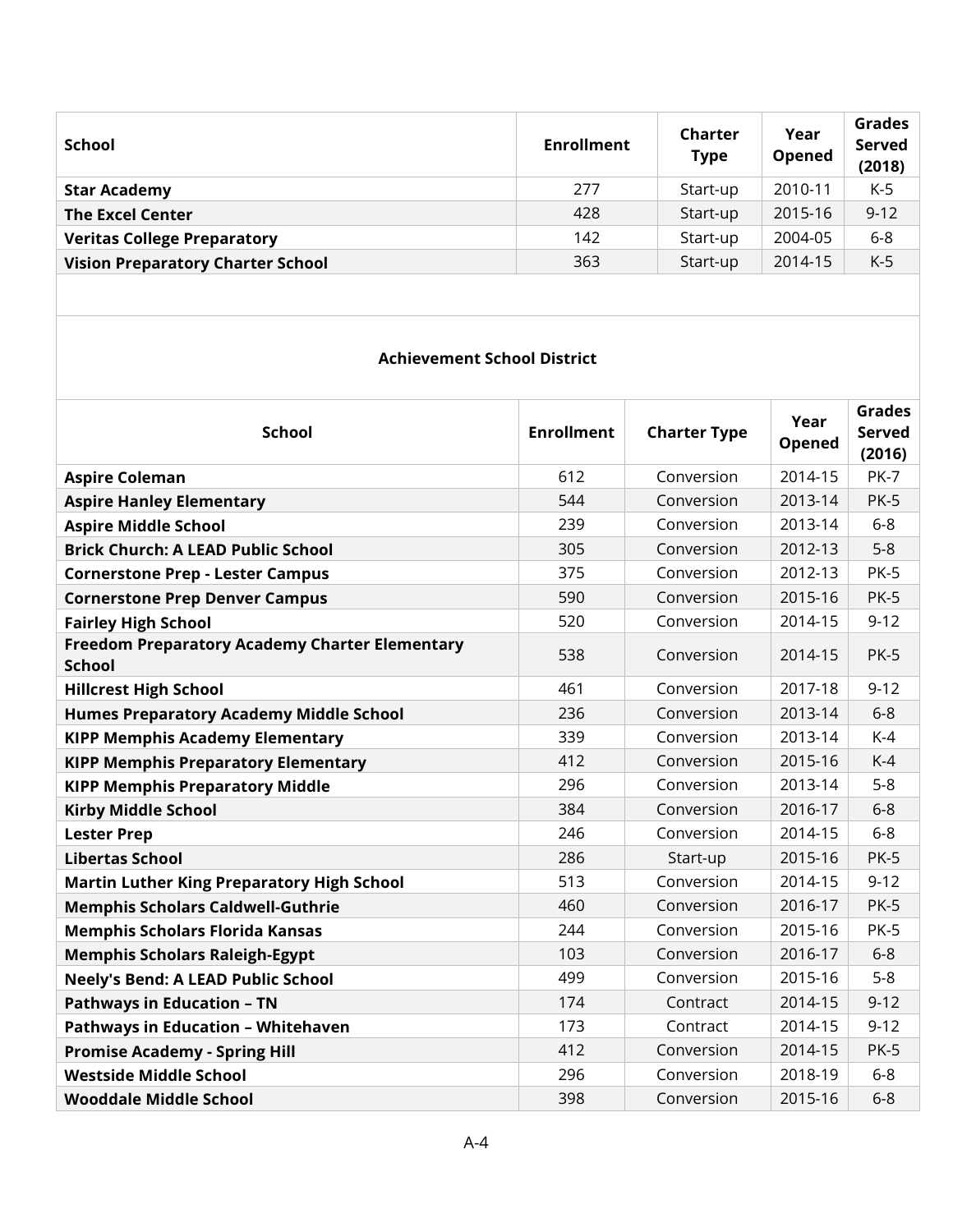| <b>Tennessee State Board of Education</b>   |                   |                     |                |                                   |  |  |
|---------------------------------------------|-------------------|---------------------|----------------|-----------------------------------|--|--|
| <b>School</b>                               | <b>Enrollment</b> | <b>Charter Type</b> | Year<br>Opened | <b>Grades</b><br>Served<br>(2018) |  |  |
| <b>Bluff City High School</b>               | 305               | Start-up            | 2017-18        | $9 - 10$                          |  |  |
| <b>KIPP Antioch College Prep Elementary</b> | 144               | Start-up            | 2018-19        | $K-1$                             |  |  |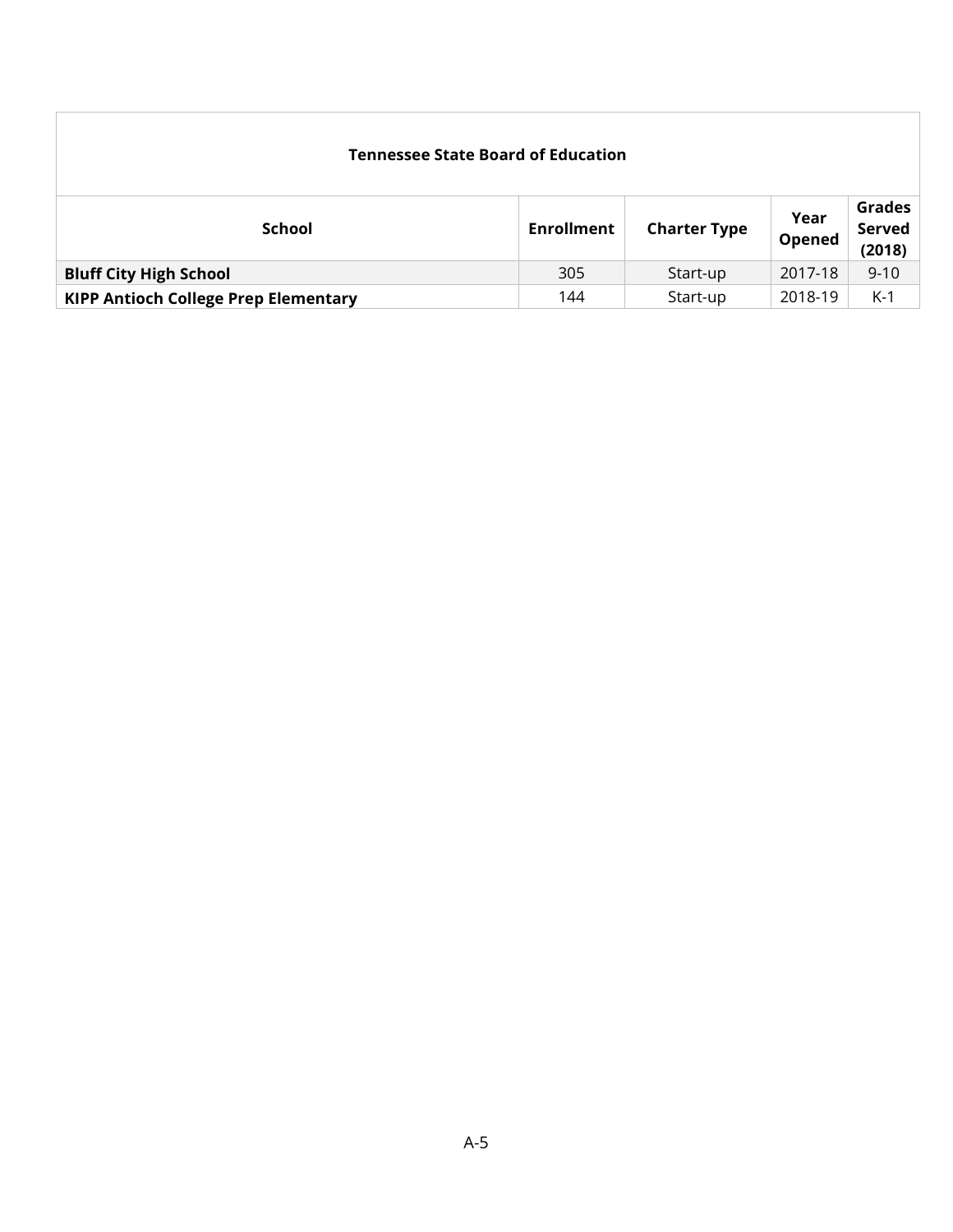#### **Hamilton County**

|                                                               | Composite    | % On Track or Mastered |      |                                 |
|---------------------------------------------------------------|--------------|------------------------|------|---------------------------------|
| School                                                        | <b>TVAAS</b> | <b>Reading</b>         | Math | <b>Social</b><br><b>Studies</b> |
| <b>Chattanooga Charter School of Excellence</b>               | 5            | 10%                    | 20%  | N/A                             |
| <b>Chattanooga Charter School of Excellence Middle School</b> | 5            | 18%                    | 21%  | 9%                              |
| Chattanooga Girls Leadership Academy                          | 5            | 28%                    | 32%  | 40%                             |
| <b>Chattanooga Preparatory</b>                                | 5            | 17%                    | 36%  | 46%                             |
| Ivy Academy, Inc.                                             | 4            | 33%                    | 28%  | 50%                             |

#### **Knox County**

| <b>School</b>          | Composite    | % On Track or Mastered |             |                          |  |
|------------------------|--------------|------------------------|-------------|--------------------------|--|
|                        | <b>TVAAS</b> | <b>Reading</b>         | <b>Math</b> | Social<br><b>Studies</b> |  |
| <b>Emerald Academy</b> |              | 23%                    | 7%          | 14%                      |  |
|                        |              |                        |             |                          |  |

#### **Metro Nashville Public Schools**

|                                                    |                           | % On Track or Mastered |      |                                 |
|----------------------------------------------------|---------------------------|------------------------|------|---------------------------------|
| <b>School</b>                                      | Composite<br><b>TVAAS</b> | <b>Reading</b>         | Math | <b>Social</b><br><b>Studies</b> |
| <b>Cameron College Preparatory</b>                 | 5                         | 14%                    | 35%  | 33%                             |
| <b>East End Preparatory School</b>                 |                           | 31%                    | 42%  | 52%                             |
| <b>Explore Community School</b>                    | N/A                       | 27%                    | 14%  | N/A                             |
| <b>Intrepid College Preparatory Charter School</b> | 2                         | 27%                    | 33%  | 34%                             |
| KA @ the Crossings                                 | 3                         | 15%                    | 18%  | 14%                             |
| <b>KIPP Academy Nashville</b>                      | 5                         | 29%                    | 51%  | 28%                             |
| KIPP Academy Nashville Elementary School           | 5                         | 16%                    | 36%  | N/A                             |
| <b>KIPP Academy Nashville Elementary School</b>    | 5                         | 11%                    | 26%  | N/A                             |
| <b>KIPP Nashville College Prep</b>                 | 5                         | 26%                    | 52%  | 27%                             |
| <b>KIPP Nashville College Prep Elementary</b>      | N/A                       |                        |      |                                 |
| <b>Knowledge Academy</b>                           | 4                         | 16%                    | 20%  | 24%                             |
| <b>LEAD Prep Southeast</b>                         | 5                         | 22%                    | 39%  | 46%                             |
| <b>Liberty Collegiate Academy</b>                  | 5                         | 28%                    | 44%  | 22%                             |
| <b>Nashville Academy of Computer Science</b>       | 5                         | 22%                    | 30%  | 24%                             |
| <b>Nashville Classical</b>                         | 3                         | 49%                    | 65%  | N/A                             |
| <b>Nashville Prep</b>                              | 5                         | 18%                    | 35%  | 36%                             |
|                                                    |                           |                        |      |                                 |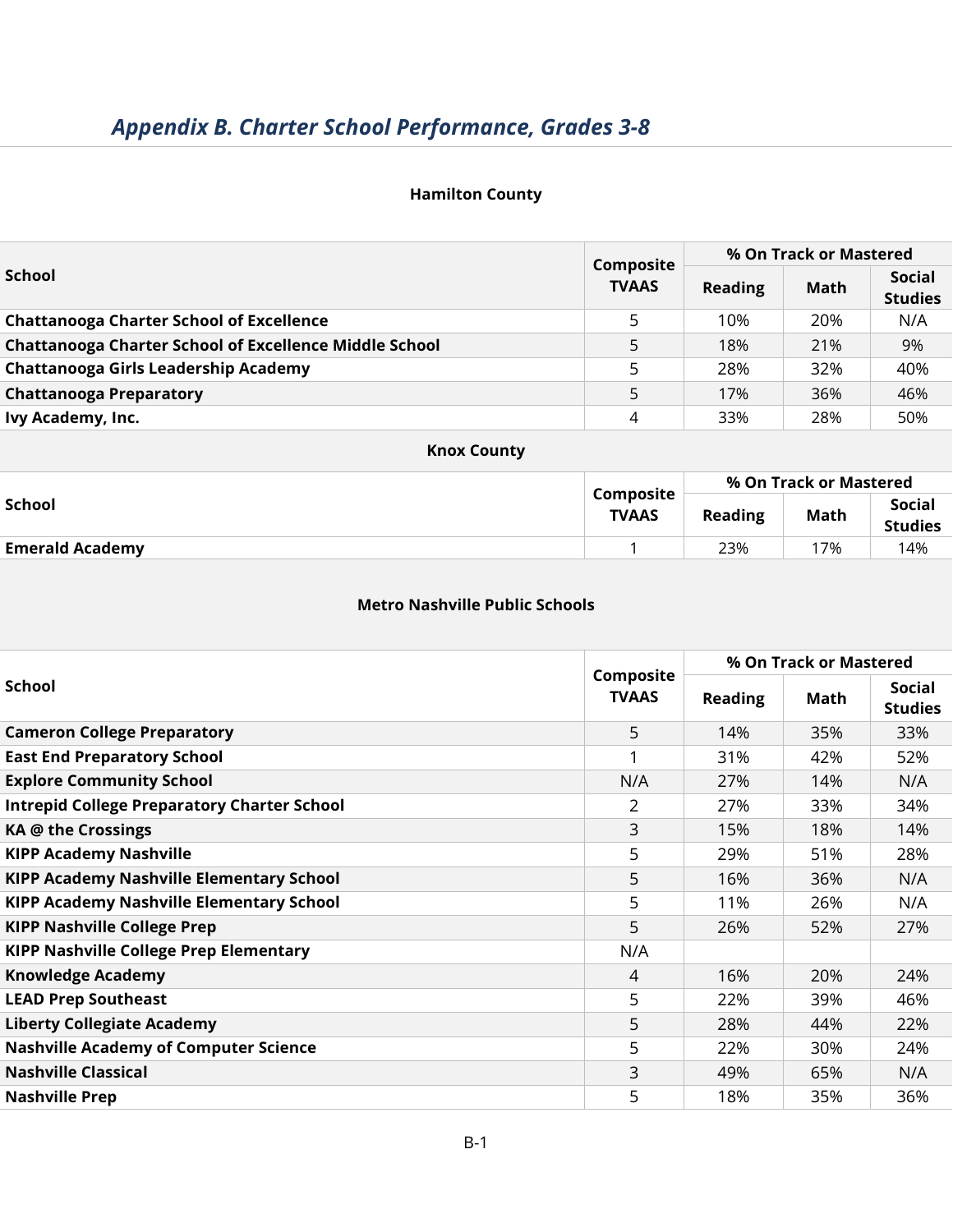|                                                  |                           |                | % On Track or Mastered |                                 |  |
|--------------------------------------------------|---------------------------|----------------|------------------------|---------------------------------|--|
| <b>School</b>                                    | Composite<br><b>TVAAS</b> | <b>Reading</b> | Math                   | <b>Social</b><br><b>Studies</b> |  |
| <b>New Vision Academy</b>                        | N/A                       | N/A            | N/A                    | N/A                             |  |
| <b>Purpose Prep</b>                              | 2                         | 52%            | 45%                    | N/A                             |  |
| <b>Rocketship Nashville Northeast Elementary</b> | 5                         | 25%            | 34%                    | N/A                             |  |
| <b>Rocketship United</b>                         | 3                         | 28%            | 48%                    | N/A                             |  |
| <b>Smithson Craighead Academy</b>                | 5                         | 19%            | 26%                    | N/A                             |  |
| <b>STEM Prep Academy</b>                         | 5                         | 28%            | 34%                    | 45%                             |  |
| <b>Strive Collegiate Academy</b>                 |                           | 21%            | 14%                    | 32%                             |  |
| <b>Valor Flagship Academy</b>                    | 5                         | 65%            | 83%                    | 88%                             |  |
| <b>Valor Voyager Academy</b>                     | 5                         | 53%            | 78%                    | 73%                             |  |

### **Shelby County**

|                                                                | Composite      | % On Track or Mastered |      |                          |
|----------------------------------------------------------------|----------------|------------------------|------|--------------------------|
| <b>School</b>                                                  | <b>TVAAS</b>   | <b>Reading</b>         | Math | Social<br><b>Studies</b> |
| <b>Arrow Academy of Excellence</b>                             | 4              | 26%                    | 26%  | N/A                      |
| <b>Aspire East Academy</b>                                     | N/A            | 11%                    | 23%  | N/A                      |
| <b>Aurora Collegiate Academy</b>                               | 5              | 38%                    | 47%  | N/A                      |
| <b>Believe Memphis Academy</b>                                 | 5              | 15%                    | 36%  | N/A                      |
| <b>Circles Of Success Learning Academy</b>                     | 3              | 28%                    | 35%  | N/A                      |
| <b>City University Boys Preparatory</b>                        | 3              | 7%                     | 24%  | 10%                      |
| <b>City University School Girls Preparatory</b>                | 1              | 7%                     | 21%  | $***$                    |
| <b>City University School of Independence</b>                  | N/A            | N/A                    | N/A  | N/A                      |
| <b>City University School of Liberal Arts</b>                  | 5              | N/A                    | N/A  | N/A                      |
| <b>DuBois Elementary School of Arts Technology</b>             | 1              | 10%                    | 16%  | N/A                      |
| <b>DuBois Elementary School of Entrepreneurship</b>            | 3              | 26%                    | 30%  | 22%                      |
| <b>DuBois Middle School of Arts Technology</b>                 | $\overline{2}$ | 6%                     | 6%   | $***$                    |
| <b>DuBois Middle School of Leadership Public Policy</b>        | 5              | 14%                    | 10%  | 26%                      |
| <b>Freedom Preparatory Academy</b>                             | 5              | 13%                    | 33%  | 26%                      |
| <b>Freedom Preparatory Academy Elementary School</b>           | 3              | 12%                    | 24%  | N/A                      |
| <b>Granville T. Woods Academy of Innovation Charter School</b> | 3              | 13%                    | 12%  | 8%                       |
| <b>Kaleidoscope School of Memphis</b>                          | 3              | 9%                     | 10%  | $***$                    |
| <b>KIPP Memphis Collegiate Elementary</b>                      | 5              | 5%                     | 18%  | N/A                      |
| <b>KIPP Memphis Collegiate Middle</b>                          | 2              | 7%                     | 10%  | $***$                    |
| <b>KIPP Memphis Middle Academy</b>                             | $\overline{2}$ | 10%                    | 5%   | 10%                      |
| <b>Leadership Preparatory Charter School</b>                   | 1              | 27%                    | 26%  | N/A                      |
| <b>Memphis Academy Of Health Sciences</b>                      | 1              | 6%                     | 10%  | 14%                      |
| <b>Memphis Academy Of Science Engineering Middle/High</b>      | 4              | 11%                    | 12%  | 16%                      |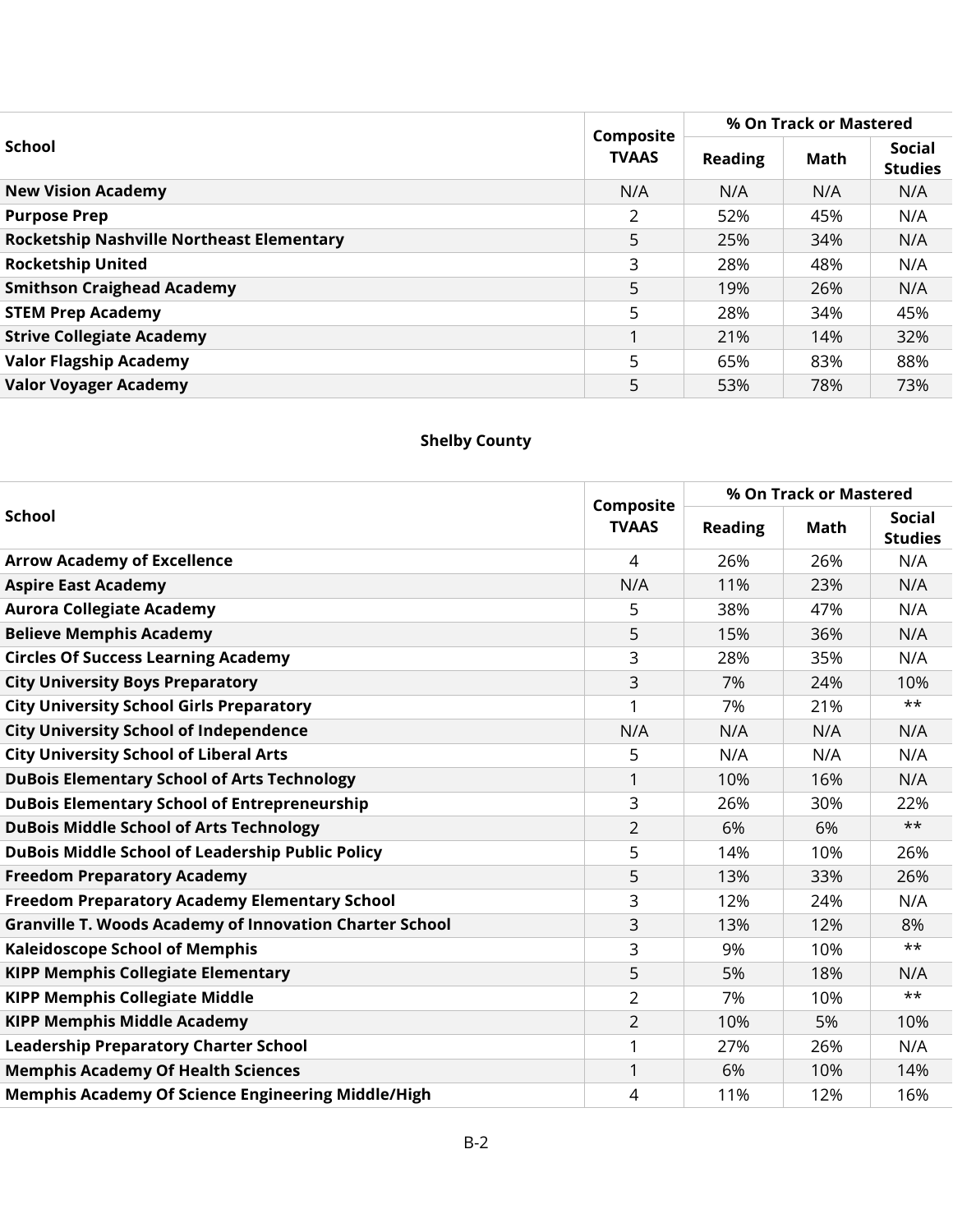|                                                                     |                           | % On Track or Mastered |      |                          |
|---------------------------------------------------------------------|---------------------------|------------------------|------|--------------------------|
| <b>School</b>                                                       | Composite<br><b>TVAAS</b> | <b>Reading</b>         | Math | Social<br><b>Studies</b> |
| <b>Memphis Business Academy Elementary School</b>                   | 3                         | 22%                    | 32%  | N/A                      |
| <b>Memphis Business Academy Hickory Hill Elementary School</b>      | N/A                       | N/A                    | N/A  | N/A                      |
| Memphis Business Academy Hickory Hill Middle School                 | 5                         | 27%                    | 58%  | $***$                    |
| <b>Memphis Business Academy Middle</b>                              |                           | 12%                    | 17%  | 8%                       |
| <b>Memphis College Preparatory</b>                                  | 1                         | 17%                    | 20%  | N/A                      |
| <b>Memphis Delta Preparatory Charter School</b>                     | 3                         | 7%                     | 20%  | N/A                      |
| <b>Memphis Grizzlies Preparatory Charter School</b>                 | 3                         | 14%                    | 18%  | 41%                      |
| <b>Memphis Rise Academy</b>                                         | 5                         | 28%                    | 60%  | 48%                      |
| <b>Memphis School of Excellence</b>                                 | 3                         | 19%                    | 21%  | 30%                      |
| <b>Memphis School of Excellence Elementary</b>                      | $\overline{2}$            | 20%                    | 40%  | N/A                      |
| <b>Memphis STEM Academy</b>                                         | N/A                       | 17%                    | 39%  | N/A                      |
| <b>Perea Elementary School</b>                                      | N/A                       | N/A                    | N/A  | N/A                      |
| <b>Power Center Academy Elementary - Southeast</b>                  | N/A                       | N/A                    | N/A  | N/A                      |
| <b>Power Center Academy Elementary School</b>                       |                           | 8%                     | 16%  | N/A                      |
| <b>Power Center Academy Middle</b>                                  | $\overline{4}$            | 22%                    | 31%  | 30%                      |
| <b>Power Center Academy Middle - Southeast</b>                      | 3                         | 18%                    | 16%  | 20%                      |
| <b>Promise Academy</b>                                              | 1                         | 16%                    | 32%  | N/A                      |
| <b>Soulsville Charter School</b>                                    | 3                         | 15%                    | 17%  | 15%                      |
| Southern Avenue Charter School Of Academic Excellence Creative Arts | 1                         | 16%                    | 29%  | N/A                      |
| <b>Star Academy</b>                                                 | 1                         | 16%                    | 22%  | N/A                      |
| <b>Veritas College Preparatory</b>                                  | 3                         | 12%                    | 18%  | 16%                      |
| <b>Vision Preparatory Charter School</b>                            | 3                         | 21%                    | 14%  | N/A                      |

#### **Achievement School District**

|                                                       | Composite      | % On Track or Mastered |       |                                 |
|-------------------------------------------------------|----------------|------------------------|-------|---------------------------------|
| School                                                | <b>TVAAS</b>   | <b>Reading</b>         | Math  | <b>Social</b><br><b>Studies</b> |
| <b>Aspire Coleman</b>                                 |                | 6%                     | 11%   | $***$                           |
| <b>Aspire Hanley Elementary</b>                       | 4              | 6%                     | 15%   | N/A                             |
| <b>Aspire Middle School</b>                           |                | $***$                  | 9%    | $***$                           |
| <b>Brick Church: A LEAD Public School</b>             | 5              | 8%                     | 10%   | 16%                             |
| <b>Cornerstone Prep - Lester Campus</b>               | 2              | 9%                     | 12%   | N/A                             |
| <b>Cornerstone Prep Denver Campus</b>                 | 5              | 10%                    | 27%   | N/A                             |
| Freedom Preparatory Academy Charter Elementary School | 3              | 12%                    | 22%   | N/A                             |
| <b>Humes Preparatory Academy Middle School</b>        |                | 5%                     | $***$ | $***$                           |
| <b>KIPP Memphis Academy Elementary</b>                |                | 7%                     | 18%   | N/A                             |
| <b>KIPP Memphis Preparatory Elementary</b>            | $\overline{2}$ | 6%                     | 13%   | N/A                             |
|                                                       |                |                        |       |                                 |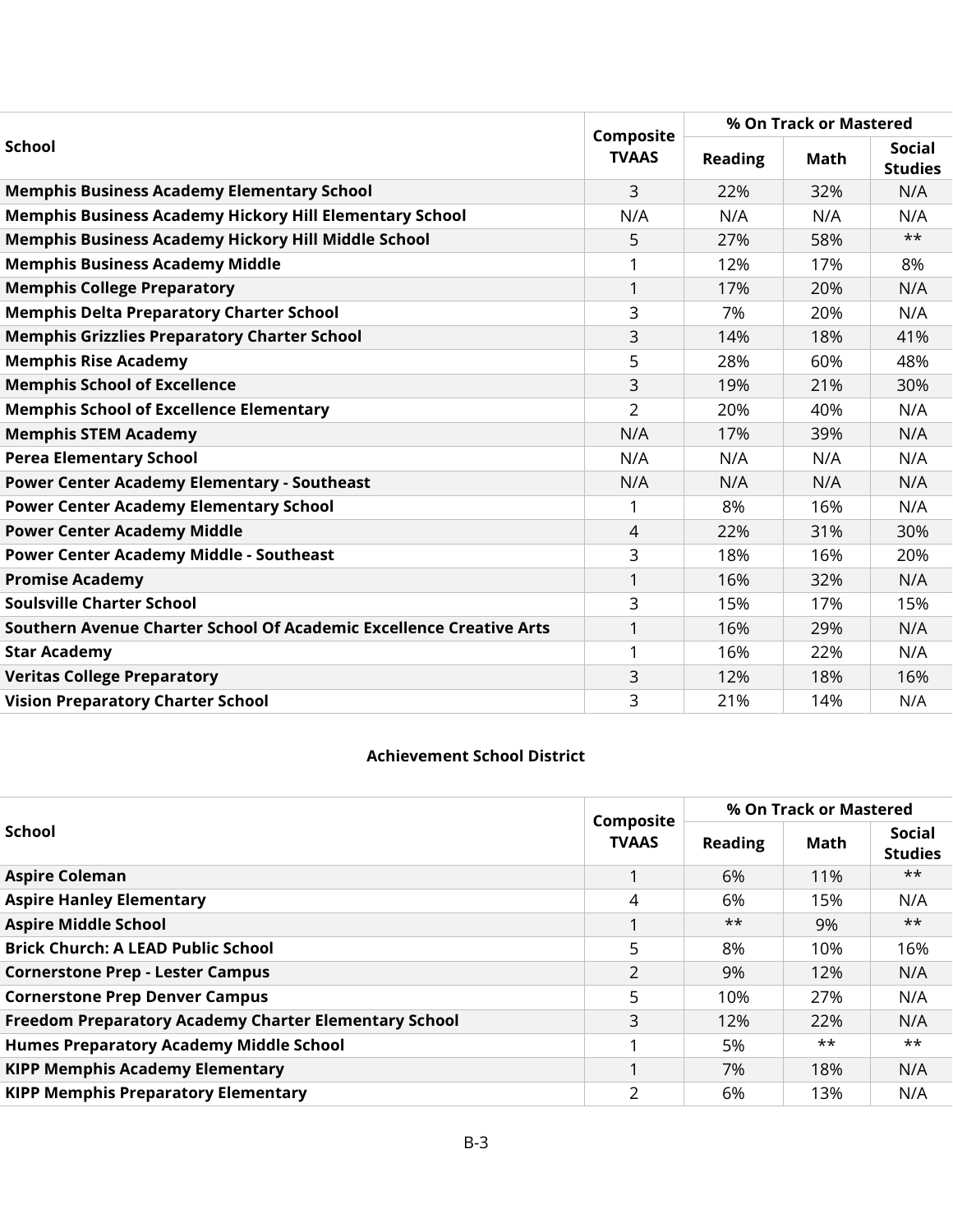|                                           |                           | % On Track or Mastered |       |                          |  |
|-------------------------------------------|---------------------------|------------------------|-------|--------------------------|--|
| School                                    | Composite<br><b>TVAAS</b> | <b>Reading</b>         | Math  | Social<br><b>Studies</b> |  |
| <b>KIPP Memphis Preparatory Middle</b>    |                           | 7%                     | 8%    | 6%                       |  |
| <b>Kirby Middle School</b>                |                           | 8%                     | 7%    | 9%                       |  |
| <b>Lester Prep</b>                        | 5                         | 7%                     | 17%   | 16%                      |  |
| Libertas School                           | N/A                       | 16%                    | 5%    | N/A                      |  |
| <b>Memphis Scholars Caldwell-Guthrie</b>  | 4                         | 5%                     | 12%   | N/A                      |  |
| <b>Memphis Scholars Florida Kansas</b>    |                           | **                     | 9%    | N/A                      |  |
| <b>Memphis Scholars Raleigh-Egypt</b>     | 2                         | $***$                  | 5%    | 7%                       |  |
| <b>Neely's Bend: A LEAD Public School</b> | 5                         | 13%                    | 14%   | 20%                      |  |
| <b>Promise Academy - Spring Hill</b>      |                           | 7%                     | 13%   | N/A                      |  |
| <b>Westside Middle School</b>             | 3                         | $***$                  | $***$ | 5%                       |  |
| Wooddale Middle School                    |                           | 8%                     | 8%    | 9%                       |  |

#### **Tennessee State Board of Education**

|                                             |                    | % On Track or Mastered |      |                          |  |
|---------------------------------------------|--------------------|------------------------|------|--------------------------|--|
| School                                      | Composite<br>TVAAS | Reading                | Math | Social<br><b>Studies</b> |  |
| <b>KIPP Antioch College Prep Elementary</b> | N/A                | N/A                    | N/A  | N/A                      |  |

Note: \*\* Indicates that results were suppressed due to FERPA regulations.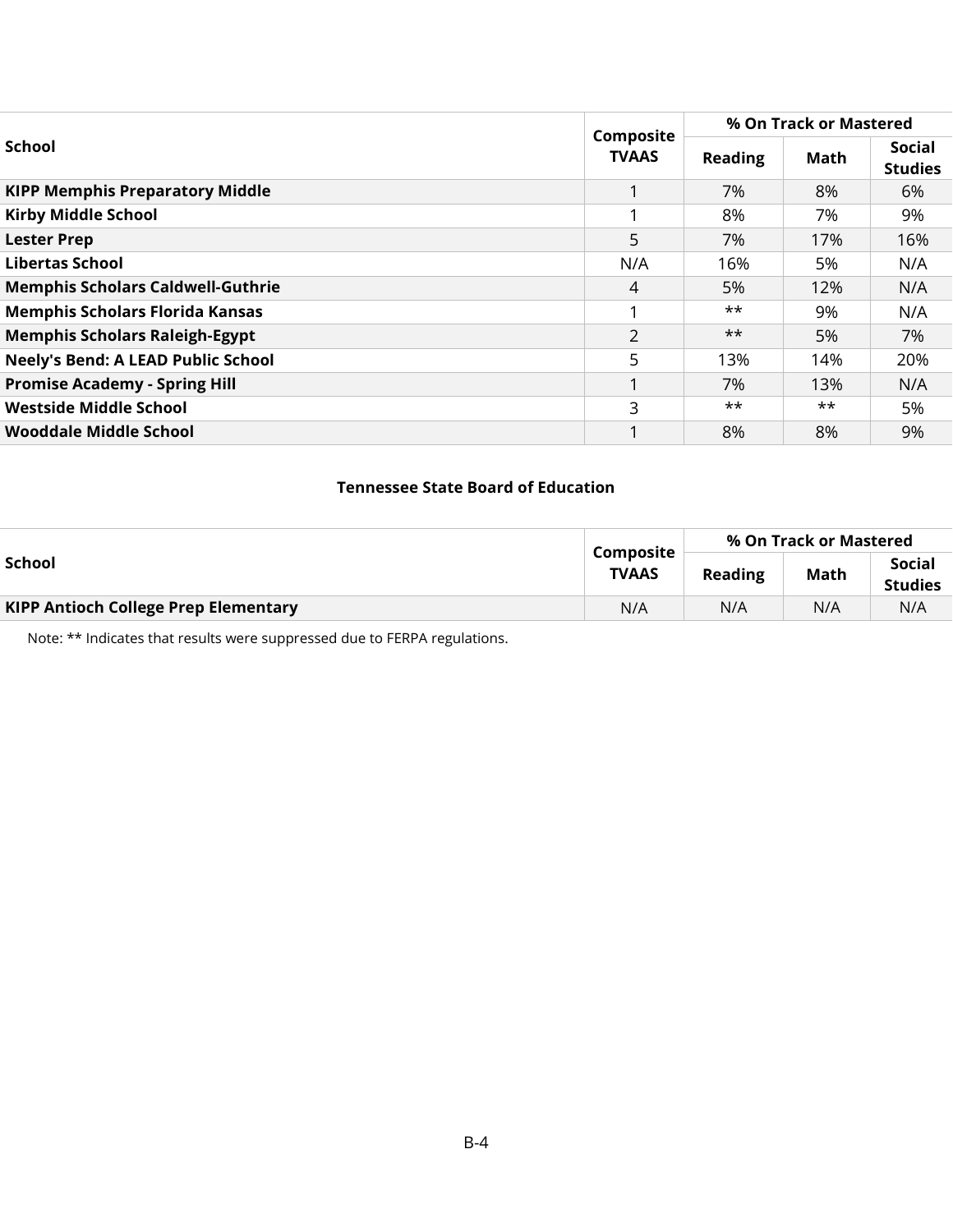### *Appendix C. Charter School Performance, Grades 9-127*

| <b>Hamilton County</b>                                              |                |                   |               |                   |                        |                        |                |                   |  |  |
|---------------------------------------------------------------------|----------------|-------------------|---------------|-------------------|------------------------|------------------------|----------------|-------------------|--|--|
| <b>School</b>                                                       | Composite      | <b>Graduation</b> |               |                   |                        | % On Track or Mastered |                |                   |  |  |
|                                                                     | <b>TVAAS</b>   | Rate              | Alg I         | Alg II            | Eng I                  | Eng II                 | Geometry       | <b>US History</b> |  |  |
| Chattanooga<br>Girls<br>Leadership<br><b>Academy</b>                | 5              | 96%               | 20%           | 54%               | 29%                    | 28%                    | 39%            | N/A               |  |  |
| Chattanooga<br>Preparatory<br><b>School</b>                         | 5              | N/A               | N/A           | N/A               | N/A                    | N/A                    | N/A            | N/A               |  |  |
| Ivy Academy,<br>Inc.                                                | $\overline{4}$ | 91%               | 15%           | 14%               | 37%                    | 39%                    | 38%            | 41%               |  |  |
| <b>Metro Nashville Public Schools</b>                               |                |                   |               |                   |                        |                        |                |                   |  |  |
| <b>School</b>                                                       | Composite      | <b>Graduation</b> |               |                   | % On Track or Mastered |                        |                |                   |  |  |
|                                                                     | <b>TVAAS</b>   | Rate              | Alg I         | Alg II            | Eng I                  | Eng II                 | Geometry       | <b>US History</b> |  |  |
| Intrepid<br><b>College Prep</b>                                     | $\overline{2}$ | N/A               | 20%           | 67%               | 40%                    | 47%                    | 59%            | N/A               |  |  |
| <b>KIPP</b><br><b>Nashville</b><br>Collegiate<br><b>High School</b> | 1              | 84%               | 12%           | 33%               | 31%                    | 44%                    | 35%            | $**$              |  |  |
| Knowledge<br><b>Academies</b><br><b>High School</b>                 | 1              | 90%               | $**$          | 6%                | 10%                    | 18%                    | 9%             | **                |  |  |
| Lead<br><b>Academy</b>                                              | 3              | 88%               | 11%<br>(IM I) | 14%<br>(IM III)   | 18%                    | 21%                    | 10%<br>(IM II) | 13%               |  |  |
| <b>Lead Prep</b><br><b>Southeast</b>                                | 5              | N/A               | 14%<br>(IM I) | 33%<br>(IM III)   | 20%                    | 38%                    | 12%<br>(IM II) | 27%               |  |  |
| <b>RePublic High</b><br><b>School</b>                               | $\mathbf{1}$   | 91%               | 12%<br>(IM I) | $***$<br>(IM III) | 22%                    | 23%                    | 12%<br>(IM II) | 11%               |  |  |
| <b>STEM Prep</b><br><b>High School</b>                              | 3              | 93%               | 5%<br>(IM I)  | 32%<br>(IM III)   | 22%                    | 41%                    | 21%<br>(IM II) | 5%                |  |  |
| <b>Valor Flagship</b><br>Academy                                    | 5              | N/A               | 65%           | N/A               | 63%                    | N/A                    | $***$          | N/A               |  |  |

 $7$ No charter school in Knox County has this grade configuration.

Note: \*\* Indicates that results were masked due to FERPA regulations.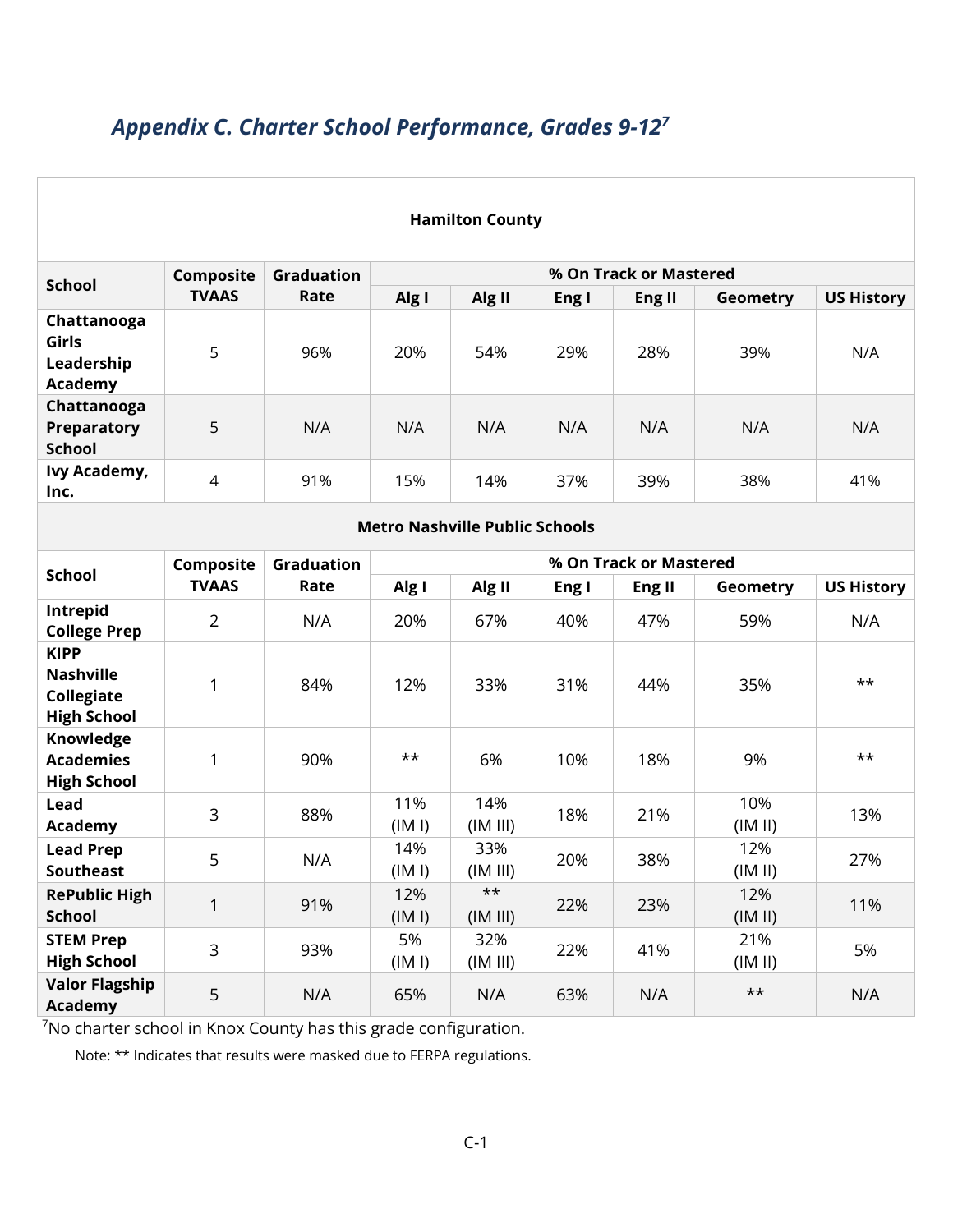#### **Shelby County School Composite TVAAS Graduation Rate % On Track or Mastered Alg I Alg II Eng I Eng II Geometry US History City University School of Independence** N/A 100% N/A N/A N/A N/A N/A N/A **City University School Of Liberal Arts** 5 94% 13% 13% 9% 28% 20% 16% **Crosstown High School** <sup>1</sup> N/A \*\* N/A 45% N/A 63% N/A **Freedom Preparatory Academy** 5 91% 11% 17% 23% 18% 25% N/A **Gateway University** 1 | N/A | \*\* | N/A | 12% | 12% | \*\* | \*\*<br>University | 1 | N/A | \*\* | N/A | 12% | <sup>\*\*</sup> | \*\* **KIPP Memphis Collegiate High School** 2 87% 8% \*\* 9% 17% 13% 5% **Memphis Academy of Health Sciences High School** 3 | 91% | 9% | \*\* | \*\* | 25% | 11% | 5% **Memphis Academy Of Science Engineering Middle/High** 4 99% 12% 9% 15% 23% 13% 10% **Memphis Business Academy High School** 2 | 94% | \*\* | \*\* | 13% | 27% | 5% | 9% **Memphis Rise Academy** <sup>5</sup> N/A 44% 47% 16% 45% 33% N/A **Memphis School of Excellence** 3 98% 23% 15% 15% 30% 28% 12%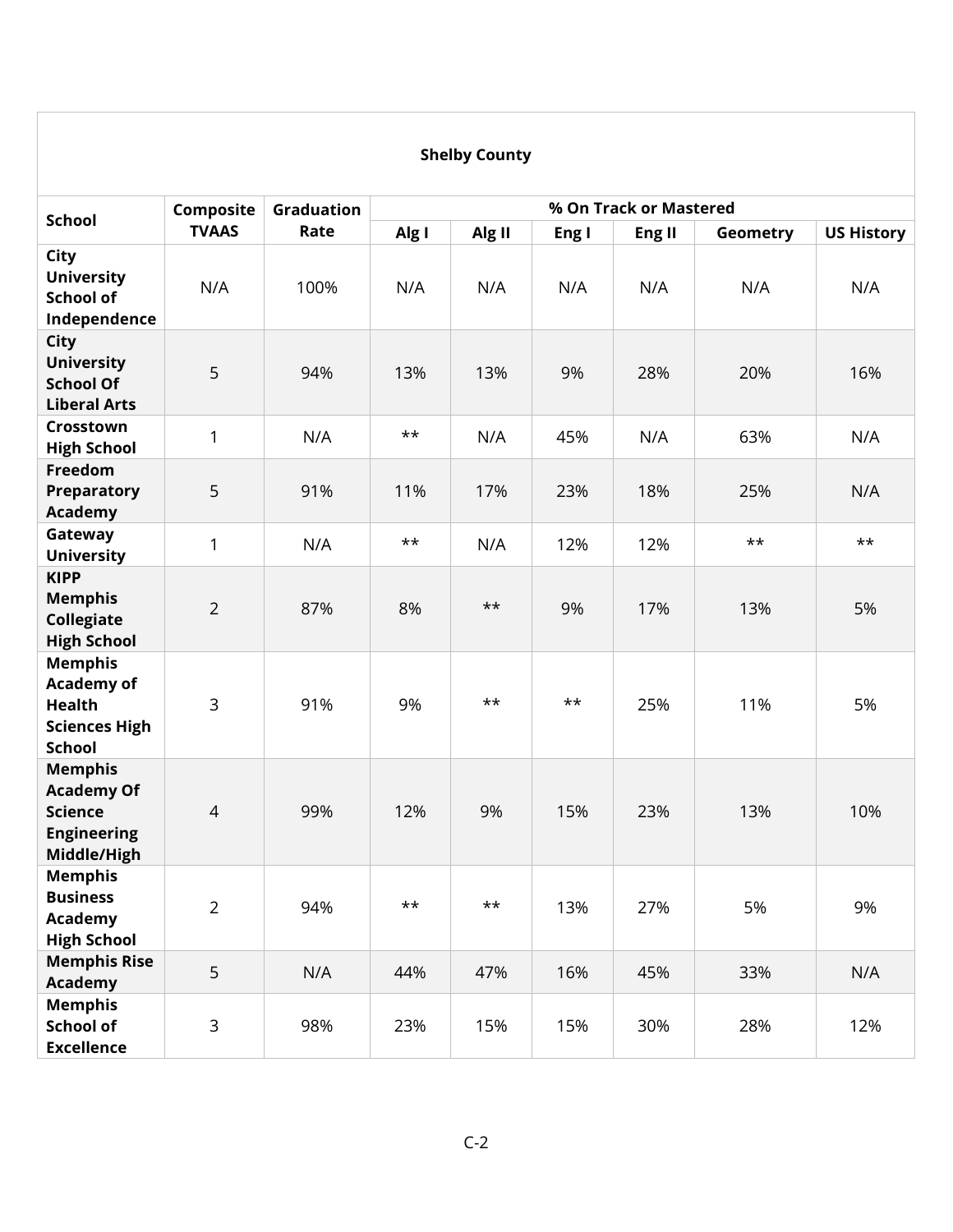| <b>School</b>                                                     |                        | <b>Graduation Rate</b> |               |                 |       | % On Track or Mastered |                |                   |
|-------------------------------------------------------------------|------------------------|------------------------|---------------|-----------------|-------|------------------------|----------------|-------------------|
|                                                                   | <b>Composite TVAAS</b> |                        | Alg I         | Alg II          | Eng I | Eng II                 | Geometry       | <b>US History</b> |
| <b>Power</b><br>Center<br>Academy<br><b>High School</b>           |                        | 95%                    | 9%            | 6%              | 17%   | 22%                    | 16%            | 5%                |
| <b>Soulsville</b><br><b>Charter</b><br><b>School</b>              | 3                      | 97%                    | 12%<br>(IM I) | 25%<br>(IM III) | 22%   | 26%                    | 18%<br>(IM II) | 27%               |
| <b>Southwest</b><br>Early<br><b>College</b><br><b>High School</b> |                        | N/A                    | $***$         | $***$           | 12%   | 21%                    | $***$          | $**$              |
| <b>The Excel</b><br>Center                                        | 1                      | 15%                    | $***$         | $***$           | $***$ | $***$                  | $***$          | $***$             |

#### **Achievement School District**

| <b>School</b>                                                     | <b>Composite TVAAS</b> | <b>Graduation Rate</b> | % On Track or Mastered |        |       |        |          |                   |
|-------------------------------------------------------------------|------------------------|------------------------|------------------------|--------|-------|--------|----------|-------------------|
|                                                                   |                        |                        | Alg I                  | Alg II | Eng I | Eng II | Geometry | <b>US History</b> |
| <b>Fairley High</b><br><b>School</b>                              | 1                      | 81%                    | $***$                  | $***$  | 5%    | 5%     | $***$    | $**$              |
| <b>Hillcrest</b><br><b>High School</b>                            | 3                      | 60%                    | 9%                     | $***$  | 5%    | 9%     | $***$    | 6%                |
| Martin<br><b>Luther King</b><br>Preparatory<br><b>High School</b> |                        | 73%                    | $***$                  | $***$  | $***$ | $***$  | $***$    | $**$              |
| Pathways in<br><b>Education -</b><br>ΤN                           | 3                      | 12%                    | $***$                  | 11%    | N/A   | 7%     | N/A      | $***$             |
| Pathways in<br><b>Education -</b><br>Whitehaven                   | 2                      | 11%                    | $***$                  | $***$  | 7%    | 6%     | $***$    | 14%               |

#### **Tennessee State Board of Education**

|                                         |                                        |     | % On Track or Mastered |        |       |        |          |                   |
|-----------------------------------------|----------------------------------------|-----|------------------------|--------|-------|--------|----------|-------------------|
| <b>School</b>                           | <b>Composite TVAAS</b> Graduation Rate |     | Alg I                  | Alg II | Eng I | Eng II | Geometry | <b>US History</b> |
| <b>Bluff City</b><br><b>High School</b> |                                        | N/A | $***$                  | N/A    | 8%    | 11%    | 7%       | N/A               |

Note: \*\* Indicates that results were suppressed due to FERPA regulations.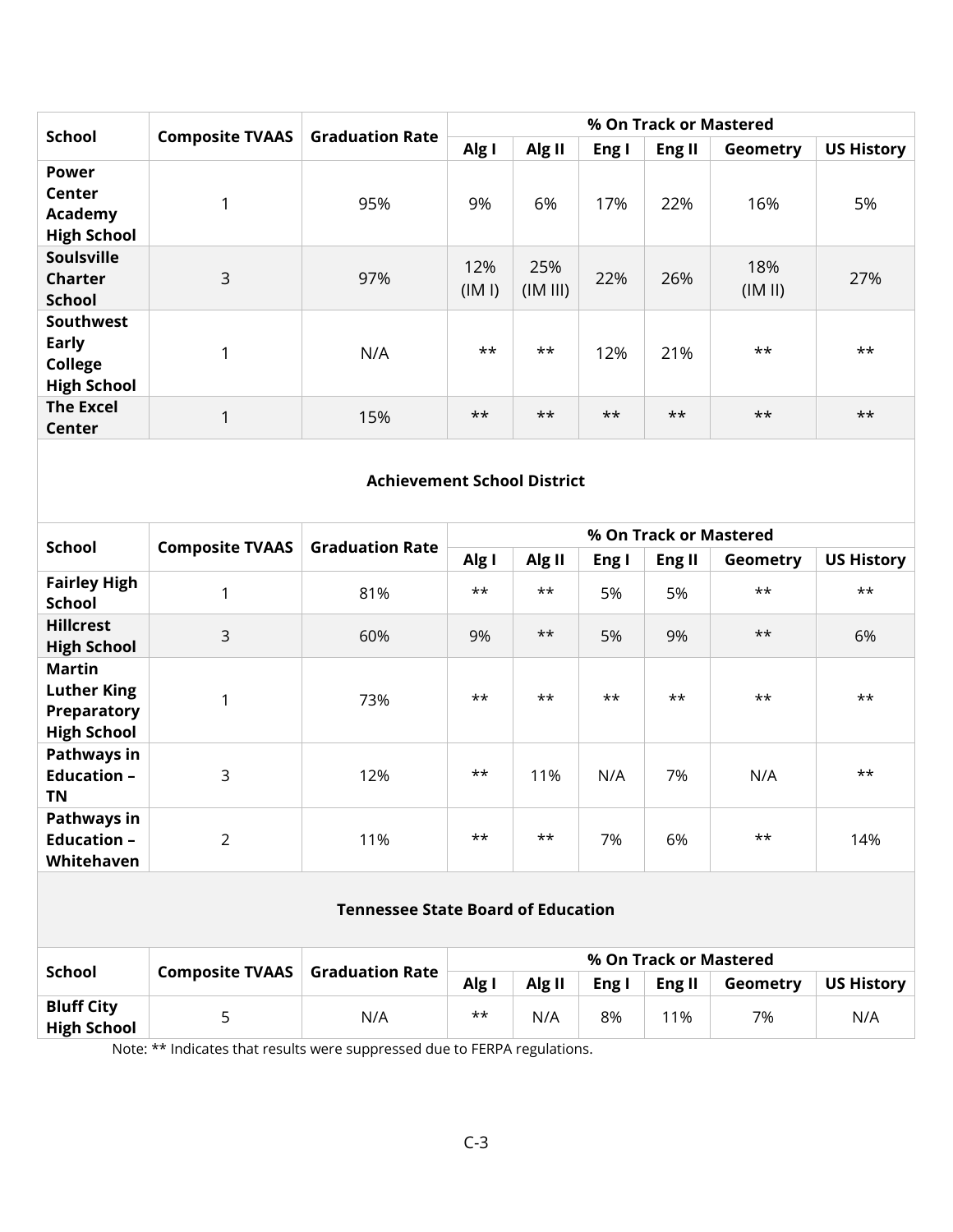### *Appendix D: Student Mobility*

Student Mobility Rates by School 2018-19: Defined as the number of students who transferred out of a school in a given school year, divided by the total number of students who attended the school at any point during the school year. Notes:

- Only includes a student's primary enrollment
- Excluded students who entered and exited the school on the same day
- Excluded students whose end date at a school preceded their begin date
- Excluded students who entered a school in July or August and remained less than 14 days in the same school
- Students who entered and exited the same school multiple times within a school year are only counted once for that school

| <b>Hamilton County</b>                                                  |                                                         |  |  |  |
|-------------------------------------------------------------------------|---------------------------------------------------------|--|--|--|
| <b>School</b>                                                           | <b>Percentage of Students who</b><br><b>Transferred</b> |  |  |  |
| <b>Chattanooga Charter School of Excellence</b>                         | 5%                                                      |  |  |  |
| <b>Chattanooga Charter School of Excellence Middle</b><br><b>School</b> | 3%                                                      |  |  |  |
| Chattanooga Girls Leadership Academy                                    | 3%                                                      |  |  |  |
| <b>Chattanooga Preparatory</b>                                          | 2%                                                      |  |  |  |
| Ivy Academy, Inc.                                                       | 4%                                                      |  |  |  |
| <b>Knox County</b>                                                      |                                                         |  |  |  |
| <b>School</b>                                                           | <b>Percentage of Students who</b><br><b>Transferred</b> |  |  |  |
| <b>Emerald Academy</b>                                                  | 19%                                                     |  |  |  |
| <b>Metro Nashville Public Schools</b>                                   |                                                         |  |  |  |
| <b>School</b>                                                           | <b>Percentage of Students who</b><br><b>Transferred</b> |  |  |  |
| <b>Cameron College Preparatory</b>                                      | 15%                                                     |  |  |  |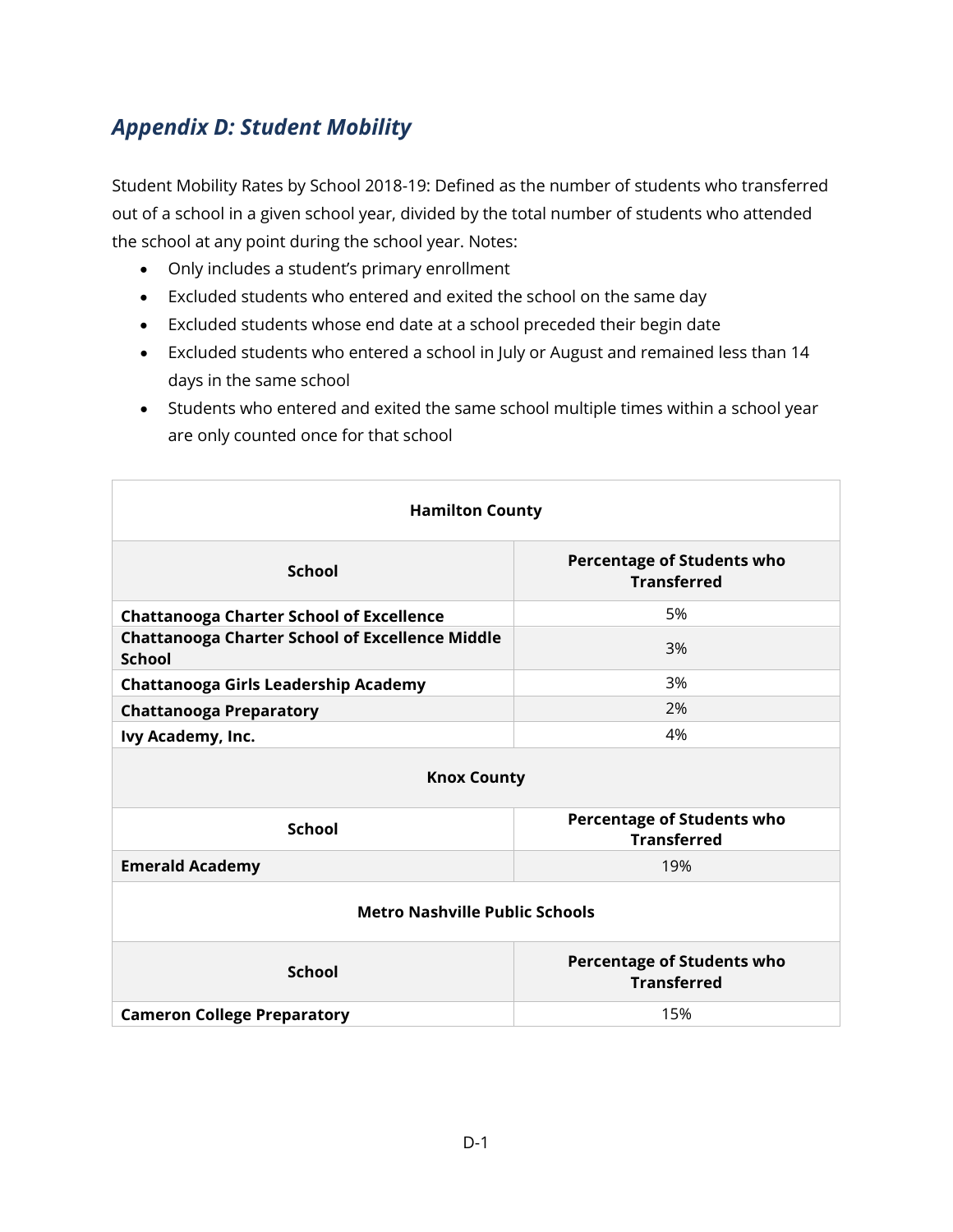| <b>School</b>                                      | Percentage of Students who Transferred |
|----------------------------------------------------|----------------------------------------|
| <b>East End Preparatory School</b>                 | 7%                                     |
| <b>Explore Community School</b>                    | 10%                                    |
| <b>Intrepid College Preparatory Charter School</b> | 12%                                    |
| <b>KA @ the Crossings</b>                          | 17%                                    |
| <b>KIPP Academy Nashville</b>                      | 6%                                     |
| <b>KIPP Academy Nashville Elementary School</b>    | 15%                                    |
| <b>KIPP Nashville College Prep (Middle)</b>        | 9%                                     |
| <b>KIPP Nashville College Prep Elementary</b>      | 12%                                    |
| <b>KIPP Nashville Collegiate High School</b>       | 6%                                     |
| <b>Knowledge Academies High School</b>             | 14%                                    |
| <b>Knowledge Academy</b>                           | 18%                                    |
| <b>Lead Academy</b>                                | 12%                                    |
| <b>LEAD Prep Southeast</b>                         | 10%                                    |
| <b>Liberty Collegiate Academy</b>                  | 12%                                    |
| <b>Nashville Academy of Computer Science</b>       | 19%                                    |
| <b>Nashville Classical</b>                         | 4%                                     |
| <b>Nashville Prep</b>                              | 15%                                    |
| <b>New Vision Academy (*School Closed)</b>         | 100%                                   |
| <b>Purpose Preparatory Academy</b>                 | 10%                                    |
| <b>RePublic High School</b>                        | 13%                                    |
| <b>Rocketship Nashville Northeast Elementary</b>   | 14%                                    |
| <b>Rocketship United</b>                           | 12%                                    |
| <b>Smithson Craighead Academy</b>                  | 7%                                     |
| <b>STEM Prep Academy</b>                           | 9%                                     |
| <b>STEM Prep High School</b>                       | 6%                                     |
| <b>Strive Collegiate Academy</b>                   | 12%                                    |
| <b>Valor Flagship Academy</b>                      | 4%                                     |
| <b>Valor Voyager Academy</b>                       | 4%                                     |

#### **Shelby County**

| School                                     | <b>Percentage of Students who Transferred</b> |
|--------------------------------------------|-----------------------------------------------|
| <b>Arrow Academy of Excellence</b>         | 6%                                            |
| <b>Aspire East Academy</b>                 | 9%                                            |
| <b>Aurora Collegiate Academy</b>           | 4%                                            |
| <b>Believe Memphis Academy</b>             | 16%                                           |
| <b>Circles Of Success Learning Academy</b> | 5%                                            |
| <b>City University Boys Preparatory</b>    | 11%                                           |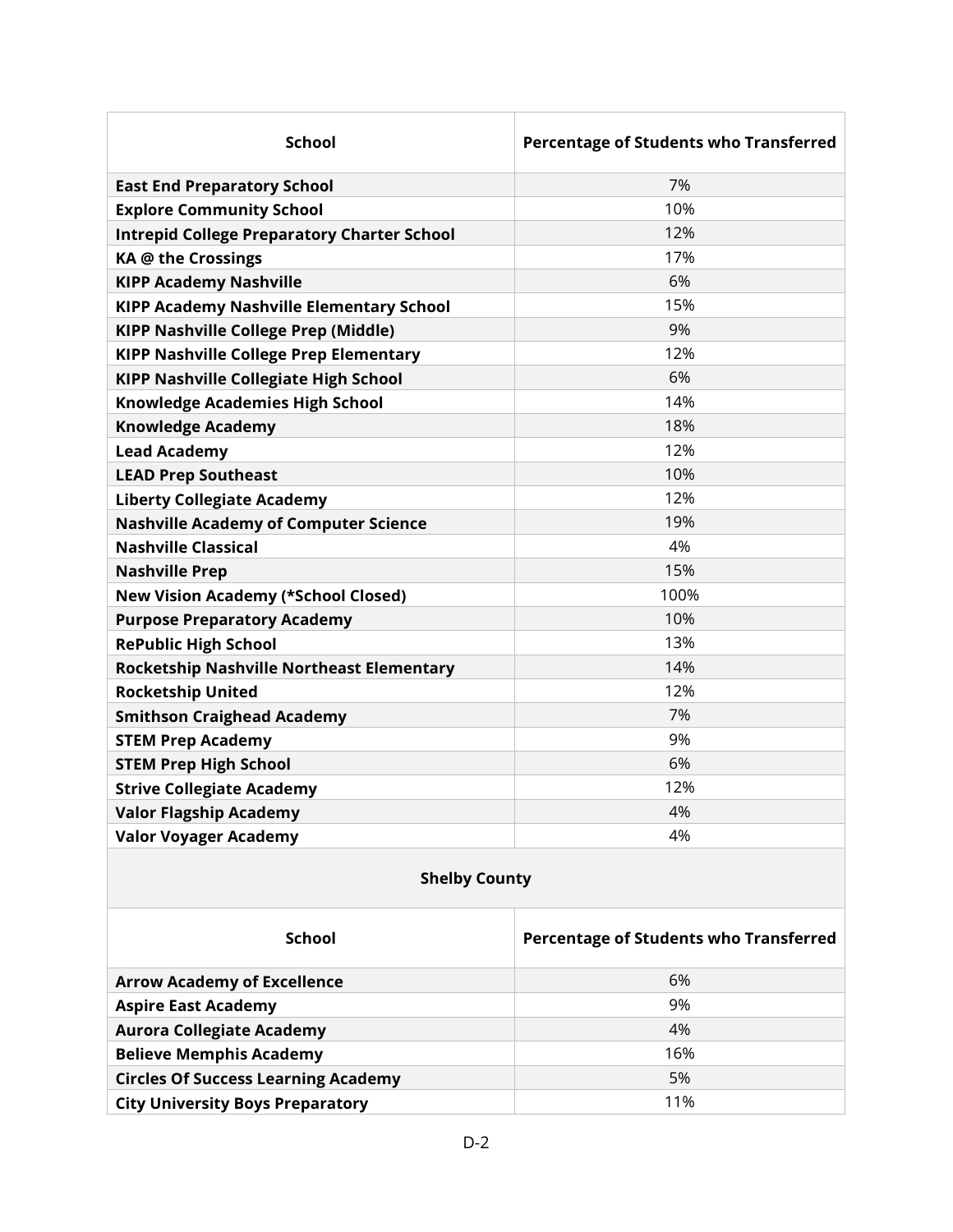| <b>School</b>                                                            | Percentage of Students who Transferred |
|--------------------------------------------------------------------------|----------------------------------------|
| <b>City University School Girls Preparatory</b>                          | 6%                                     |
| <b>City University School of Independence</b>                            | 0%                                     |
| <b>City University School of Liberal Arts</b>                            | 13%                                    |
| <b>Crosstown High School</b>                                             | 5%                                     |
| <b>DuBois Elementary School of Arts Technology</b>                       | 12%                                    |
| <b>DuBois Elementary School of Entrepreneurship</b>                      | 9%                                     |
| <b>DuBois Middle of Leadership Public Policy</b>                         | 12%                                    |
| <b>DuBois Middle School of Arts Technology</b>                           | 11%                                    |
| <b>Freedom Preparatory Academy</b>                                       | 13%                                    |
| <b>Freedom Preparatory Academy Charter Schools</b>                       | 4%                                     |
| <b>Freedom Preparatory Academy Elementary School</b>                     | 12%                                    |
| <b>Gateway University</b>                                                | 16%                                    |
| <b>Granville T. Woods Academy of Innovation</b><br><b>Charter School</b> | 8%                                     |
| <b>Kaleidoscope School of Memphis</b>                                    | 13%                                    |
| <b>KIPP Memphis Collegiate Elementary</b>                                | 8%                                     |
| <b>KIPP Memphis Collegiate High School</b>                               | 16%                                    |
| <b>KIPP Memphis Collegiate Middle</b>                                    | 18%                                    |
| <b>KIPP Memphis Middle Academy</b>                                       | 15%                                    |
| <b>Leadership Preparatory Charter School</b>                             | 10%                                    |
| <b>Memphis Academy of Health Sciences (Middle)</b>                       | 6%                                     |
| <b>Memphis Academy of Health Sciences High School</b>                    | 15%                                    |
| <b>Memphis Academy of Science Engineering</b><br>Middle/High             | 8%                                     |
| <b>Memphis Business Academy Elementary School</b>                        | 8%                                     |
| <b>Memphis Business Academy Hickory Hill</b><br>Elementary               | 18%                                    |
| <b>Memphis Business Academy Hickory Hill Middle</b>                      | 17%                                    |
| <b>Memphis Business Academy High School</b>                              | 8%                                     |
| <b>Memphis Business Academy Middle</b>                                   | 5%                                     |
| <b>Memphis College Preparatory</b>                                       | 19%                                    |
| <b>Memphis Delta Preparatory Charter School</b>                          | 22%                                    |
| <b>Memphis Grizzlies Preparatory Charter School</b>                      | 12%                                    |
| <b>Memphis Rise Academy</b>                                              | 7%                                     |
| <b>Memphis School of Excellence</b>                                      | 9%                                     |
| <b>Memphis School of Excellence Elementary</b>                           | 11%                                    |
| <b>Memphis STEM Academy</b>                                              | 4%                                     |
| <b>Perea Elementary School</b>                                           | 11%                                    |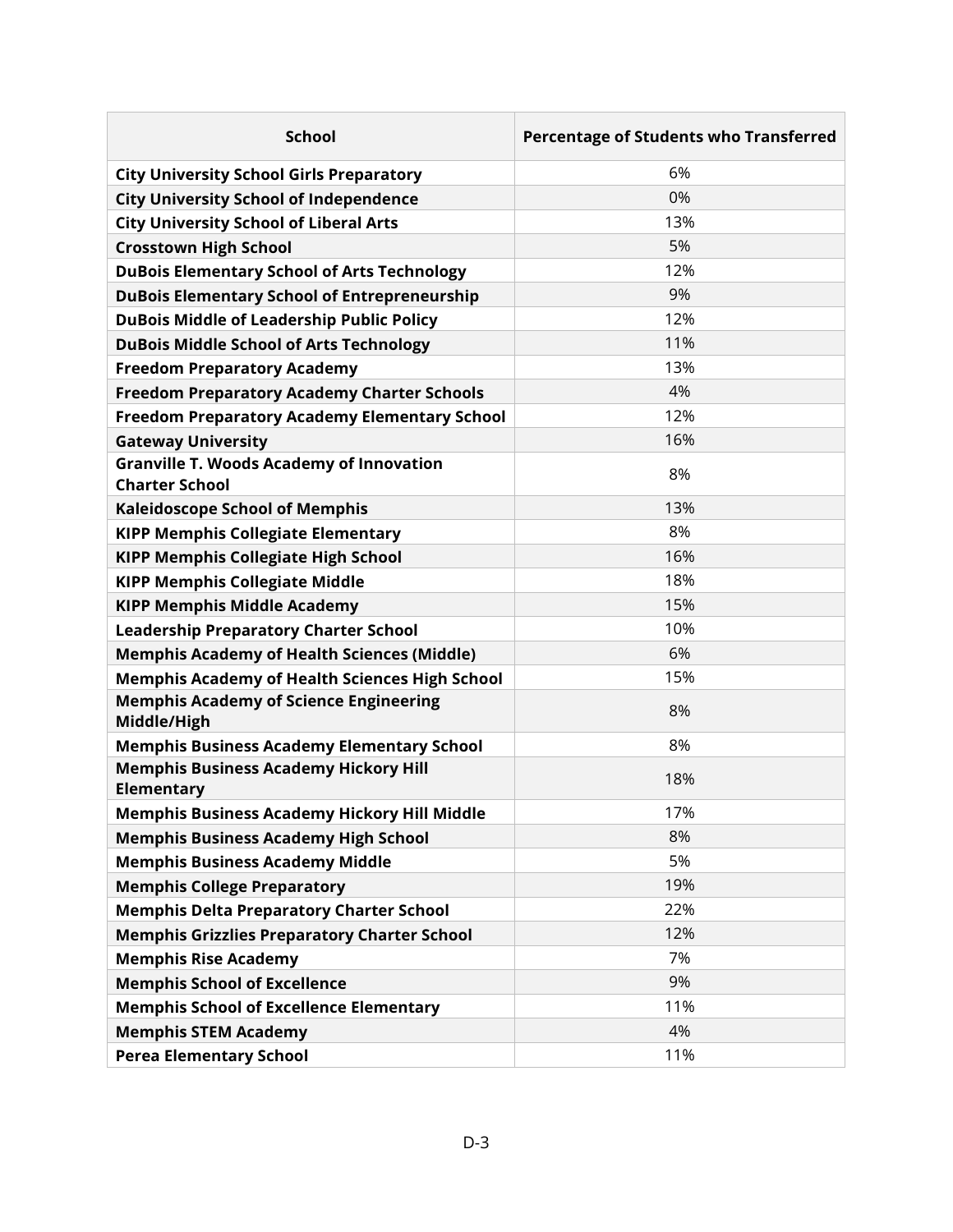| <b>School</b>                                                                 | Percentage of Students who Transferred |
|-------------------------------------------------------------------------------|----------------------------------------|
| <b>Power Center Academy Elementary - Southeast</b>                            | 9%                                     |
| <b>Power Center Academy Elementary School</b>                                 | 5%                                     |
| <b>Power Center Academy High School</b>                                       | 11%                                    |
| <b>Power Center Academy Middle</b>                                            | 4%                                     |
| <b>Power Center Academy Middle - Southeast</b>                                | 8%                                     |
| <b>Promise Academy</b>                                                        | 14%                                    |
| <b>Soulsville Charter School</b>                                              | 11%                                    |
| Southern Avenue Charter School of Academic<br><b>Excellence Creative Arts</b> | 7%                                     |
| <b>Southwest Early College High School</b>                                    | 12%                                    |
| <b>Star Academy</b>                                                           | 11%                                    |
| <b>The Excel Center</b>                                                       | 69%                                    |
| <b>Veritas College Preparatory</b>                                            | 13%                                    |
| <b>Vision Preparatory Charter School</b>                                      | 11%                                    |

#### **Achievement School District**

| <b>School</b>                                                          | Percentage of Students who Transferred |
|------------------------------------------------------------------------|----------------------------------------|
| <b>Aspire Coleman</b>                                                  | 11%                                    |
| <b>Aspire Hanley Elementary</b>                                        | 13%                                    |
| <b>Aspire Middle School</b>                                            | 13%                                    |
| <b>Brick Church: A LEAD Public School</b>                              | 15%                                    |
| <b>Cornerstone Prep - Lester Campus</b>                                | 9%                                     |
| <b>Cornerstone Prep Denver Campus</b>                                  | 15%                                    |
| <b>Fairley High School</b>                                             | 21%                                    |
| <b>Freedom Preparatory Academy Charter</b><br><b>Elementary School</b> | 10%                                    |
| <b>Hillcrest High School</b>                                           | 24%                                    |
| <b>Humes Preparatory Academy Middle School</b>                         | 16%                                    |
| <b>KIPP Memphis Academy Elementary</b>                                 | 14%                                    |
| <b>KIPP Memphis Preparatory Elementary</b>                             | 13%                                    |
| <b>KIPP Memphis Preparatory Middle</b>                                 | 12%                                    |
| <b>Kirby Middle School</b>                                             | 11%                                    |
| <b>Lester Prep</b>                                                     | 8%                                     |
| Libertas School                                                        | 13%                                    |
| <b>Martin Luther King Preparatory High School</b>                      | 20%                                    |
| <b>Memphis Scholars Caldwell-Guthrie</b>                               | 15%                                    |
| <b>Memphis Scholars Florida Kansas</b>                                 | 19%                                    |